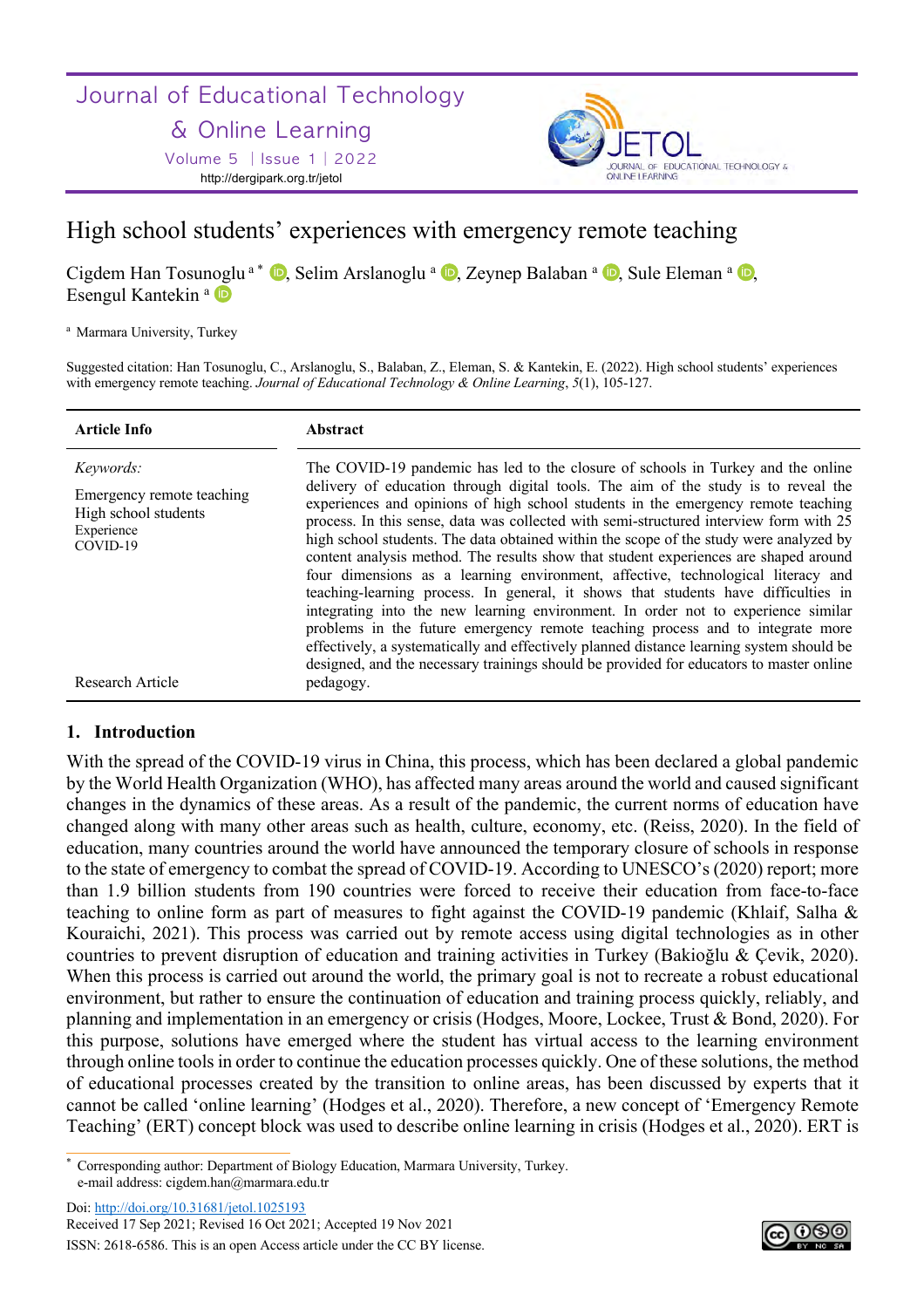defined as an unplanned and abrupt transition from traditional face-to-face education to distance education using technology to provide teaching materials and activities due to natural disasters, economic crises, violence, and epidemics (Khlaif et al., 2021). Bozkurt and Sharma (2020) defined ERT as an alternative to the application of physically planned teaching materials, content and activities that occur only in times of disaster and crisis in the digital age, unlike normal online courses. ERT differs from normal distance education: While it takes 3-6 months to design, develop, and apply courses to students in typical distance education, ERT materials or courses are originally designed for face-to-face education and their efficiency may change when applied in distance education (Khlaif & Salha, 2020). ERT is performed in synchronous or asynchronous environments using a variety of devices with Internet access.

Hodges et al. (2020) states that the main difference between online learning and emergency remote teaching is that online learning is due to careful teaching design and planning, and requires investment in an entire student support environment that takes time to build, whereas emergency distance teaching occurs as follows: ERT is a response to a crisis and requires a temporary shift of educational presentation to an alternative form of teaching, which involves the use of completely remote solutions for teaching that would otherwise be delivered face-to-face or using mixed courses.

Since ERT assumes that teaching will return to the original format when the crisis ends, its most important feature is that it is "temporary". Accordingly, the change in the educational process that occurred during the COVID-19 pandemic is defined as online teaching, but it is accepted that the concept of ERT better reflects this process, since it involves processes such as the emergence of a crisis, insufficient preparation, and improvisational rearrangement of courses for face-to-face education in applicable formats for the virtual classroom (Hodges et al., 2020; Brereton, 2021).

In a study conducted by Zhang, Wang, Yang and Wang (2020), the possible problems of ERT; uncertainty and disagreement about what to teach, how to teach, the workload of teachers and students, the impact of ERT on the teaching environment and educational equality; In order to overcome the potential challenges faced by politics such as the weakness of the online teaching infrastructure, the inexperience of teachers, the knowledge gap, the complex environment at home, etc., he discussed the thinking of equipping teachers and students with standardized home-based teaching/learning equipment, the teacher conducting education, and the inability to improve large online education. ERT's problems mentioned in this discussion have caused both teachers and students to have difficulty adapting (Shim & Lee, 2020; Shamir-Inbal & Blau, 2020). Studies have shown that in technology-related learning processes such as ERT, students' beliefs influence the application of the course, and students are reluctant and uninspiring to see the future in this form of education, and it has been emphasized that students attend classes like a stage audience only by watching (Wang & East, 2020). Hammond et al. (2020), in a study that points to the difficulties experienced by students, found that students experienced the most problems with their Internet connections at ERT. Students' problems with technology or lack of reliable Internet may lead to a psychological-communication gap (Zilka, Cohen & Rahimi, 2018). This situation confirms that Internet infrastructure is the basis of online training (Meyer & Barefield, 2010).

Various studies that consider the negative features of online courses have shown that students may misunderstand assignments when lessons are not face-to-face, have difficulty when there are technical problems, and may be distracted by participating in activities that are not related to the course (Alexander, Truell & Zhao, 2012). Another study has also shown that, unlike traditional university education, students are unable to attend online courses that require collaboration, that interaction between students and teachers is inadequate, and that students cannot participate in discussions with different groups of students (Dumford & Miller, 2018). These problems in online courses may be similar because ERT is also performed remotely and using digital instruments.

Change of teaching and learning experiences by ERT has led to years of face-to-face students with no previous experience of distance learning facing online courses and digital worksheets (Çalık & Altay, 2021). The forced transition to ERT has revealed that there are different dimensions in students' coping with this unprecedented educational process (Hodges et al., 2020). According to Means, Bakia and Murphy (2014), effective online learning, which is also preferred in ERT, has dimensions such as progress rate,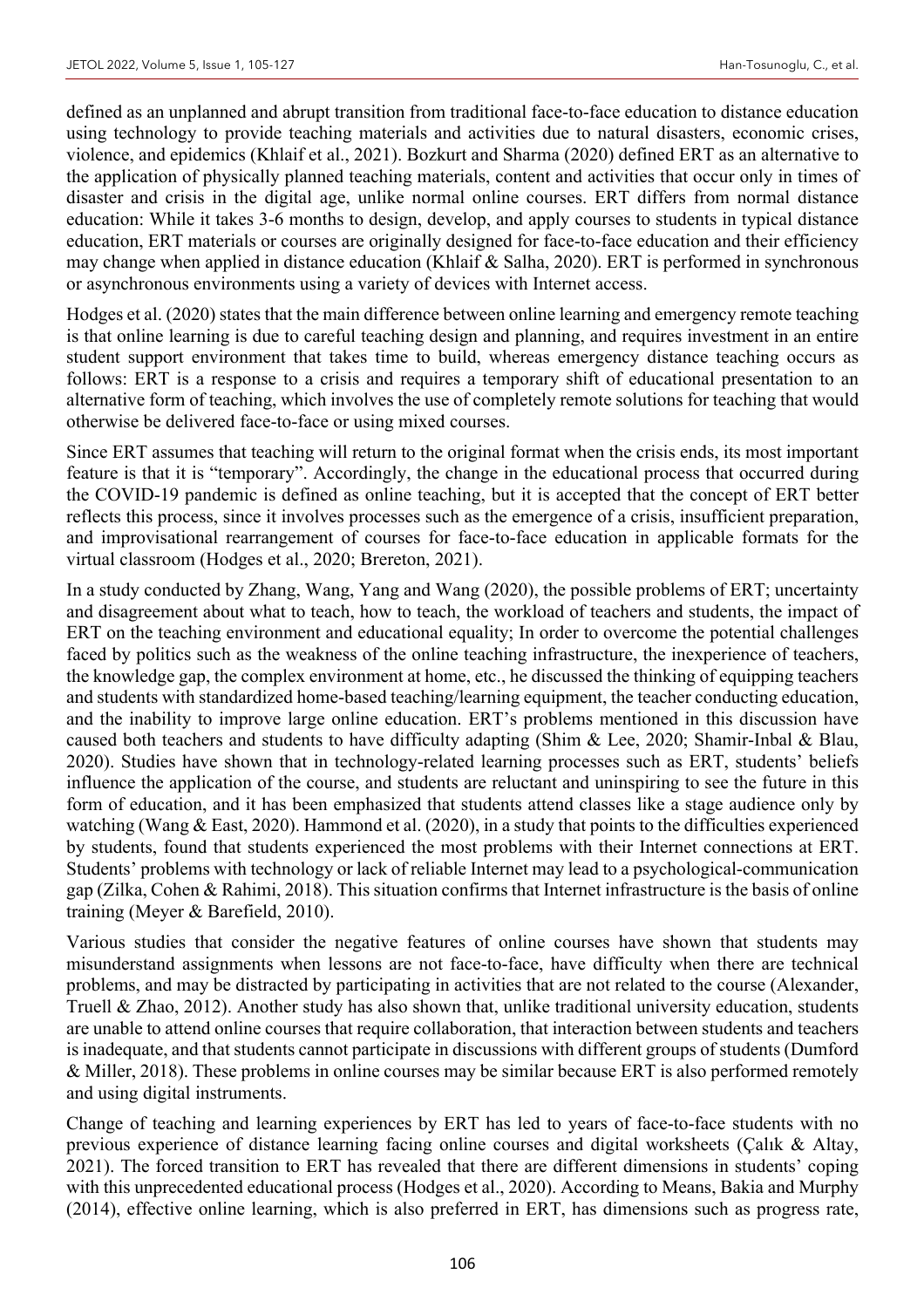student-teacher ratio, teaching methods, pedagogy, student role, teacher role, online communication synchronization, role of online assessments and feedback. According to Alveraz (2020), 4 dimensions were revealed in his study based on the learning environment in which 5 students exposed to ERT were examined in terms of their experiences: These dimensions include poor or lack of Internet access, financial constraints, lack of technological devices and lack of emotional support. With these dimensions, the effect of learning remotely in times of crisis was explained as follows: There are problems with access and affordability to basic teaching materials such as computer Internet, which are necessary for distance education, and there is also a concern about financial sustainability for these teaching materials, quarantines, fear of disease, uncertainty and lack of emotional support in line with the deterioration of the work-life balance of families negatively affects learning. Similarly, Aboagye, Yawson and Appiah (2020) demonstrated the dimensions that reduce the student's learning: (a) poor quality of online materials, (b) lack of clear learning objectives, (c) inadequate teachers in information transfer and (d) delay of course materials.

Another aspect that emerged in ERT's focus on student experiences was family support, and parents became controllers and facilitators of learning during the pandemic process, so their role changed compared to faceto-face teaching (Zhang et al., 2020). Students' inability to develop a sense of community in the learning environment and feeling isolated from the environment leads to decreased satisfaction with the course and difficulty in learning (Yates et al., 2021), and this result indicates the existence of an affective dimension of ERT. It is also stated that it is an important part of the learning process in ERT for motivation that can be evaluated to the affective dimension and is necessary for successful online learning (Lim, 2004; Khan, 2009). Shrivastay (2020) also suggested that factors such as motivation and participation in the course at ERT directly affected the achievements of the students. On the other hand, in distance education, students were seen as a tireless part of learning to work interactively and collaboratively with their peers by developing a sense of community (Wegerif, 1998) and emphasized the social nature of this learning environment dimension. Students are active in the process of determining their learning objectives, activities, needs and proficiency levels in the learning process together, thus taking more responsibility for their own learning (Eunjoo, 2006) and taking responsibility for learning for the students themselves positively supports the affective dimension of ERT. In the study conducted by Barker (2002), Baker mentioned the need to have sufficient software and hardware technical skills as well as online interaction skills that should be in both students and teachers in the development of availability in emergency remote teaching. This demonstrates the importance of student-student interaction and student-teacher interaction in the learning environment dimension of ERT. Gilbert (1999) emphasized that the student must have some basic knowledge of information technology in order to attend a course remotely. This emphasis makes it possible for ERT to infer that ERT gives rise to the dimension of the student's technological literacy. Wang and East (2020) emphasized the need for pedagogical innovations for ERT's curriculum within the scope of the learning and teaching process, and the need to uncover the curriculum in accordance with ERT can lead to the study of the learning-teaching process as an inclusive dimension.

Research shows that studies on the ERT process have different results in terms of students, teachers and other dimensions. In line with the literature, it is seen that these dimensions can be categorized as the dimension of the learning environment, the affective dimension, technological literacy and the learningteaching process. Evaluating these dimensions as components of a concept will allow us to better understand the concept of ERT. In this direction, the opinions and experiences of the students regarding ERT will be evaluated in line with this conceptual framework. The other important point of the study is that although the learning environment, affective variables, technological literacy needs and competencies of distance education in higher education have been studied in depth, distance education research in elementary and high school education is still very limited (Harris-Packer & Segol, 2015; Huang, Shi & Yang, 2021). Students directly affected by the ERT process caused by COVID-19 in particular have important ideas about the process and what they are going through and what they are experiencing. To effectively deal with possible future emergencies, to produce solutions and to prepare the educational process for such situations, what students think and experience about this process is necessary for an ideal ERT design (Robinson, Al-Freih and Kilgore, 2020). In this respect, the aim of the study is to reveal the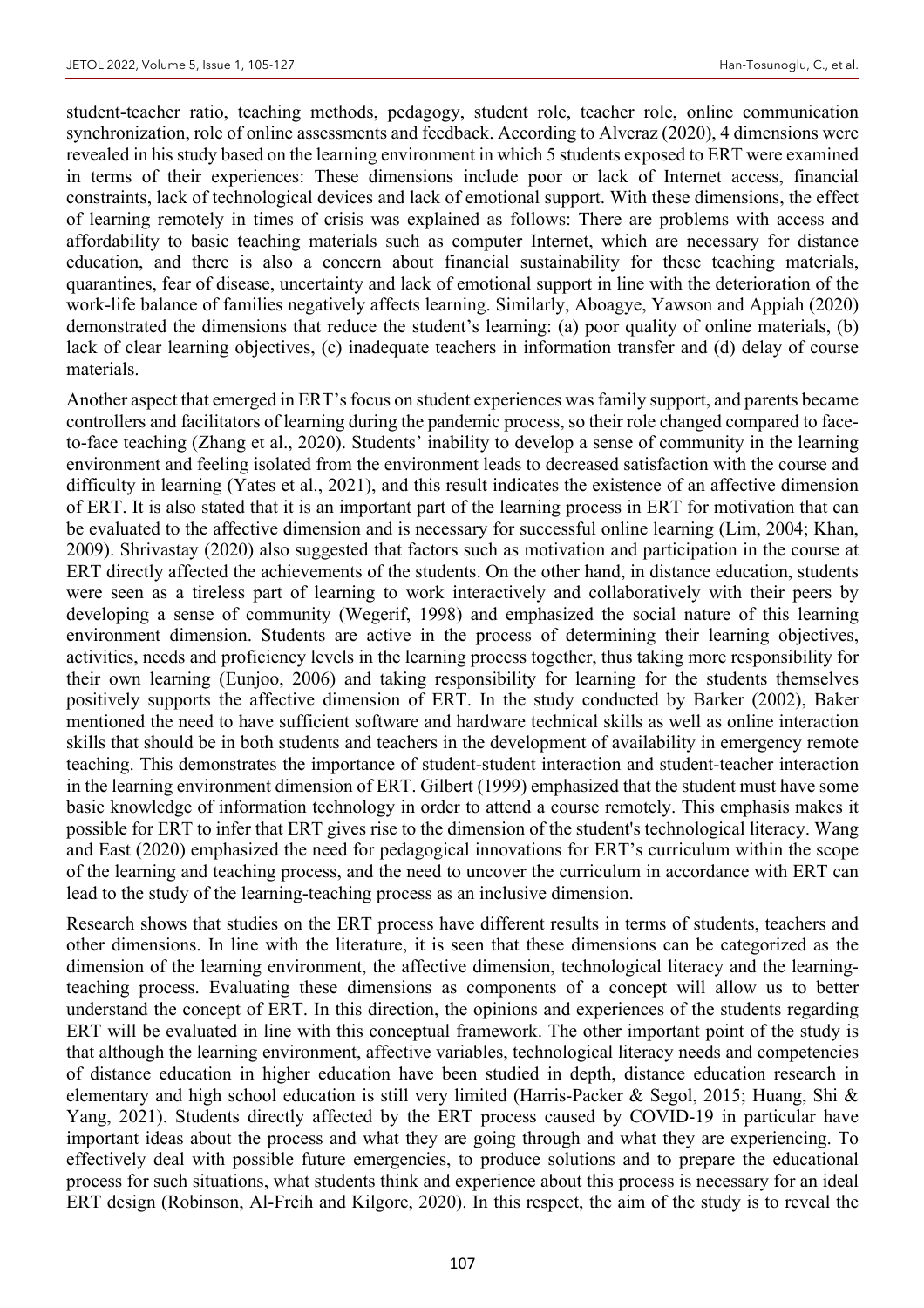opinions and experiences of high school students regarding the ERT process that has arisen in line with the COVID-19 pandemic.

### **2. Methodology**

In this study, a qualitative research approach was adopted to reveal the views and experiences of students related to ERT. In line with this approach, data was collected with the help of a semi-structured interview form developed during the research process to reveal what students went through when they encountered a particular phenomenon and how they made sense of the situation. The inner world of an individuals is more clearly understood by the interview method (Briggs, 1986), which is most used in social sciences to gather information about people's views, experiences and beliefs (Patton, 1987).

## *2.1. The context of study*

The COVID-19 virus appeared in the People's Republic of China in December 2019 and became an epidemic that affected the whole world in as little as four months after March 2020 (WHO, 2020a; 2020b). In Turkey, the first case of COVID-19 was found on March 11, 2020. Measures such as partial or full-time curfews, quarantine practices, social distancing and wearing masks have been taken all over the world to reduce the harms of the pandemic and slow its spread (Bozkurt, 2020). In this context, the COVID-19 Scientific Advisory Board has been established, guiding policymakers to support pandemic management in Turkey. With the recommendation of this board, as of the last week of March 2020, all K-12 level schools and universities were closed to face-to-face education and the content planned to take place over the Internet and television was moved to a rapidly prepared education system. Afterwards, the hybrid education system was implemented for a while. Students used to go to school two days a week and continued their education via distance education once a week. Then due to the increase in the number of cases, the 2020-2021 academic year continued through distance education. Synchronous learning carried out in high schools in Turkey. In this period, teachers access students by means of Zoom, Google Meet, Skype, etc. The data of the study were collected in April 2021 during this period when students continued their distance education.

## *2.2. Participants*

The sample of the study consisted of 25 volunteer students studying at the secondary level in Istanbul. Students were selected in the context of the purposeful sampling. In addition to receiving compulsory training when determining participants, it was considered that they were at a level that could express themselves. Thirteen of the students were girls, 12 of whom were boys. The group included 10 students in 9th grade, 5 in 10th grade, 5 in 11th grade, 5 at 12th grade (Table 1). Interviews with these students lasted an average of 90 minutes over the Internet.

#### **Table 1.**

Participants

| <b>Grade Level</b> | Gender | <b>Total</b> |     |
|--------------------|--------|--------------|-----|
|                    | Female | Male         |     |
|                    |        |              | 1 Ο |
| 10.                |        |              |     |
| 11.                |        |              |     |
| 12.                |        |              |     |
| All Levels         | ┸      |              | ت   |

## *2.3. Data Collection Tools*

A semi-structured interview form has been developed during the research process to reveal the views of students regarding ERT. Five PhD students and one field expert worked together to prepare this interview form. The research team first conducted a literature review of the ERT concept, history, size, and student context. As a result of the evaluation and discussions of the research, the dimensions and scale development questions of ERT were written.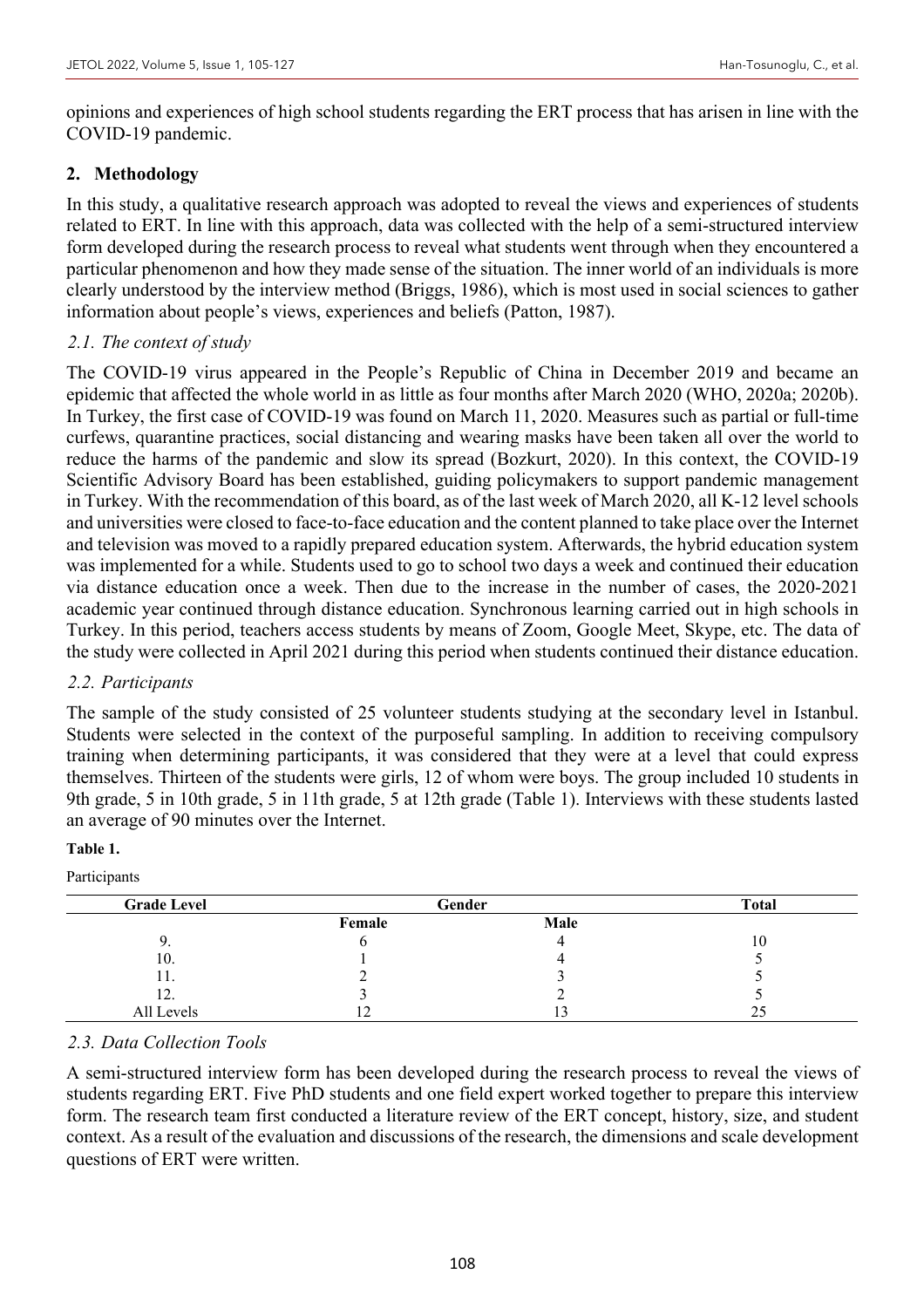#### *2.4. Development of the interview in line with dimensions of ERT*

When the literature is examined, it is seen that four important dimensions emerged in the ERT process to reveal the experiences of the students. The first of the dimensions was determined as the dimension of the learning environment (Dumford & Miller, 2018; Hammond et al., 2020; Shim & Lee, 2020). In this dimension, the physical interactions of the student himself, the interactions he/she performed over the Internet during the ERT process and the technological competencies he/she had were considered as a subdivision. With ERT, the complete differentiation of the learning environment directly affects the educational process of the students by moving from a physical and face-to-face environment to a completely online environment. Secondly, the affective dimension was discussed (Kathleen & Christopher, 2020; Yates Starkey, Egerton & Flueggen, 2021). In this dimension, the sub-dimensions of interest, anxiety, motivation, adaptation, belonging, self-control, and time management were evaluated. On the affective level, attention was paid to the interaction of the student's own feelings, thoughts, and attitudes with ERT. The third dimension of the interview form constituted technological literacy (Barbour & Reeves, 2009; Niemi and Kousa,2020). The sub-dimension of technological literacy was determined as the ability to use technological educational tools. This dimension emphasizes the capacity of students to benefit from emergency distance education. Fourthly, the dimension of the learning-teaching process was expressed (Barnett-Queen, Blair & Merrick, 2005; Yates et al., 2021). This dimension was divided into three subdivisions: teaching methods, measurement evaluation and curriculum.

#### **Table 2.**

Student feedback form dimensions, objectives and sample questions related to ERT

| <b>Dimensions</b>                      | Objective                                                                                                                                                                | <b>Sample Question</b>                                                                                                                                                           |
|----------------------------------------|--------------------------------------------------------------------------------------------------------------------------------------------------------------------------|----------------------------------------------------------------------------------------------------------------------------------------------------------------------------------|
| Learning Environment Dimension         | It was aimed to determine how the<br>learning environment had an impact on<br>the student's learning experiences during<br>the ERT process.                              | Do the people around you support you<br>during the lesson in emergency remote<br>teaching (ERT) or how?                                                                          |
| Affective Dimension                    | During the ERT process, the aim was to<br>determine how the student affects the<br>learning process in terms of affective<br>variables such as anxiety, motivation, etc. | Do you experience a sense of<br>procrastination and reluctance to enter<br>online classes at ERT?                                                                                |
| Technological Literacy<br>Dimension    | In the ERT process, it was aimed to<br>reveal the impact of technology on<br>student experiences.                                                                        | Do you feel sufficient to use the<br>Internet to access information during<br>the ERT process?                                                                                   |
| Learning-Teaching Process<br>Dimension | In the ERT process, it was aimed to<br>reveal the effect of differences in the<br>learning teaching process on the<br>experiences of students.                           | What kind of assessment evaluation<br>system (test, homework, written)<br>should be in the courses during the<br>ERT process? Do your preferences<br>vary from course to course? |

The objectives and sample questions related to the dimensions created as a result of the studies carried out by the research team are shown in Table 2. The questions written in line with these dimensions were examined by the four field experts to ensure the content validity, and the research team revised this version in line with the feedback received. For example, in one of the revisions made on the affective level, the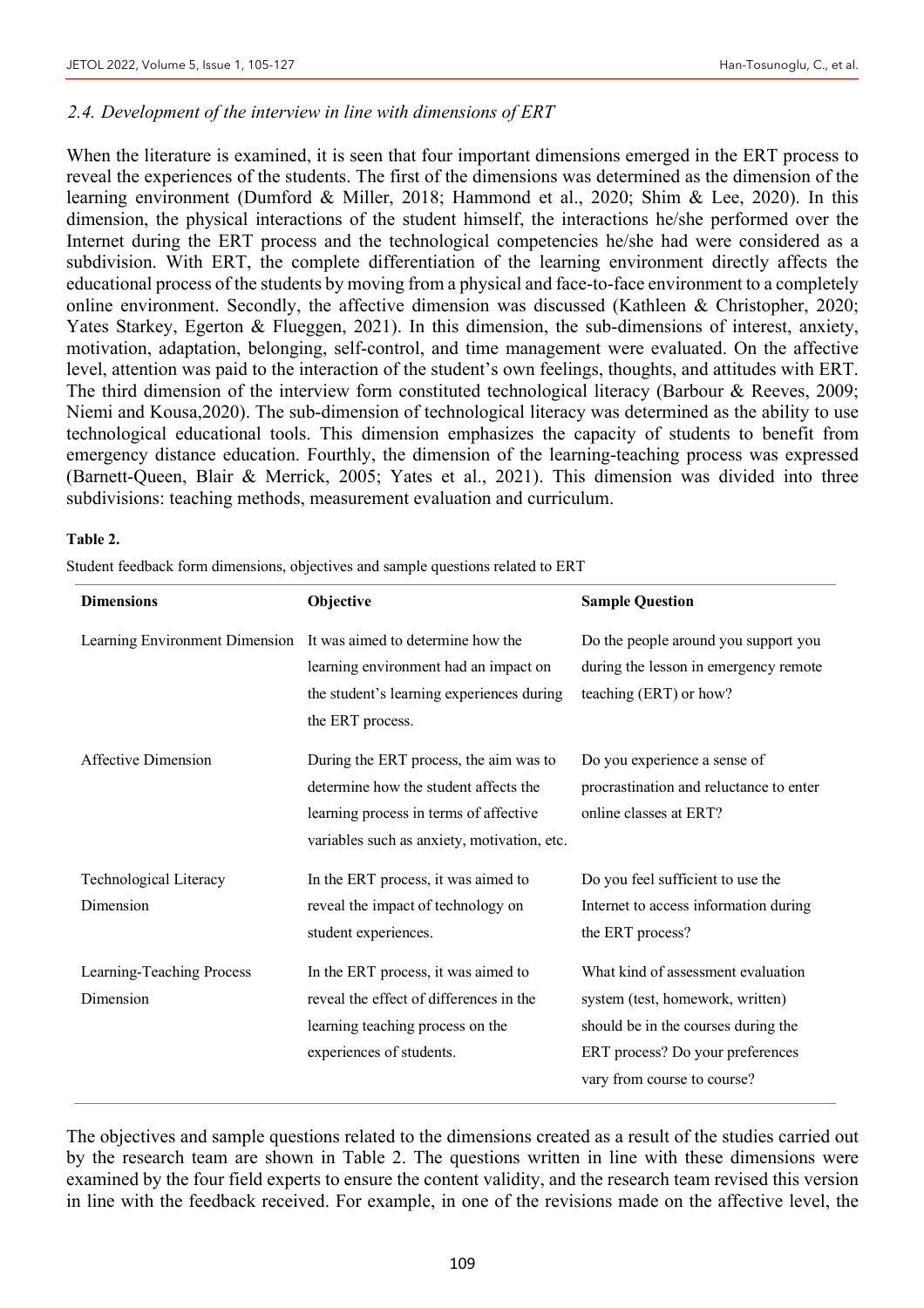question "Are you interested in the courses in the ERT process?" was changed into the question, "How did your interest in the courses in the ERT process change compared to the courses in the face-to-face learning environment? Why?" based on feedback by the experts. This second version, prepared with the contribution of four different field specialists, was applied to 5 students as a pilot scheme. After this pilot application, a third version was created with feedback from students and practitioners. The question distribution by dimensions of the third, last version is shown in table 3.

#### **Table 3.**

ERT Interview Form Question Distribution by Dimensions

| <b>Dimensions</b>                   | <b>Question Numbers</b> |
|-------------------------------------|-------------------------|
| Learning Environment Dimension      | $1 - 11$                |
| Affective Dimension                 | $12 - 26$               |
| Technological Literacy Dimension    | 27-30                   |
| Learning-Teaching Process Dimension | $31-43$                 |

As a result, a semi-structured interview form with 43 open-ended questions in four dimensions was created.

## *2.5. Analysis of Data*

The data obtained within the scope of the study were analyzed by content analysis method. In line with the content analysis, themes of students' views on the ERT process were obtained (Table 4). The analysis process started with transcription of the interview records. After the completion of the transcripts, five interview forms were independently encoded by three different researchers to ensure the inter-rater agreement (Patton, 2002). The themes obtained by different researchers were compared with each other, and it was determined that there was 74% fit. In line with the subsequent discussions, 100% consensus was reached. After this stage, the remaining 20 interviews were analyzed by three researchers, and the resulting code and themes were re-compared. Finally, the dimensions and themes in Table 4 were revealed. In the analysis process, the constant comparative method (Glaser, 1965) was used, which was repeatedly and retrospectively evaluated by the researchers.

The researchers evaluated each sentence that constituted the responses of the students in the relevant dimensions and collected these phrases under the appropriate themes. For example, the teacher support theme was created for the sentences "If I don't understand homework, my teacher answers privately when I ask my teacher." and "When there's something I don't understand, I can get information about it from my teachers instead of looking online." In addition, the researchers determined that the opinions and experiences of students during the analysis were positively and negatively separated in some dimensions, and the themes of these dimensions were presented negatively and positively.

#### **Table 4.**

Themes by Dimensions of ERT Interview Form Analyses

| <b>Dimensions</b>  | <b>Sub-Dimensions</b> | Themes                                        |
|--------------------|-----------------------|-----------------------------------------------|
| Learning           |                       | Family support                                |
| <b>Environment</b> |                       | Technological infrastructure adequacy         |
|                    |                       | Teacher support                               |
|                    |                       | In-class material sharing speed/effectiveness |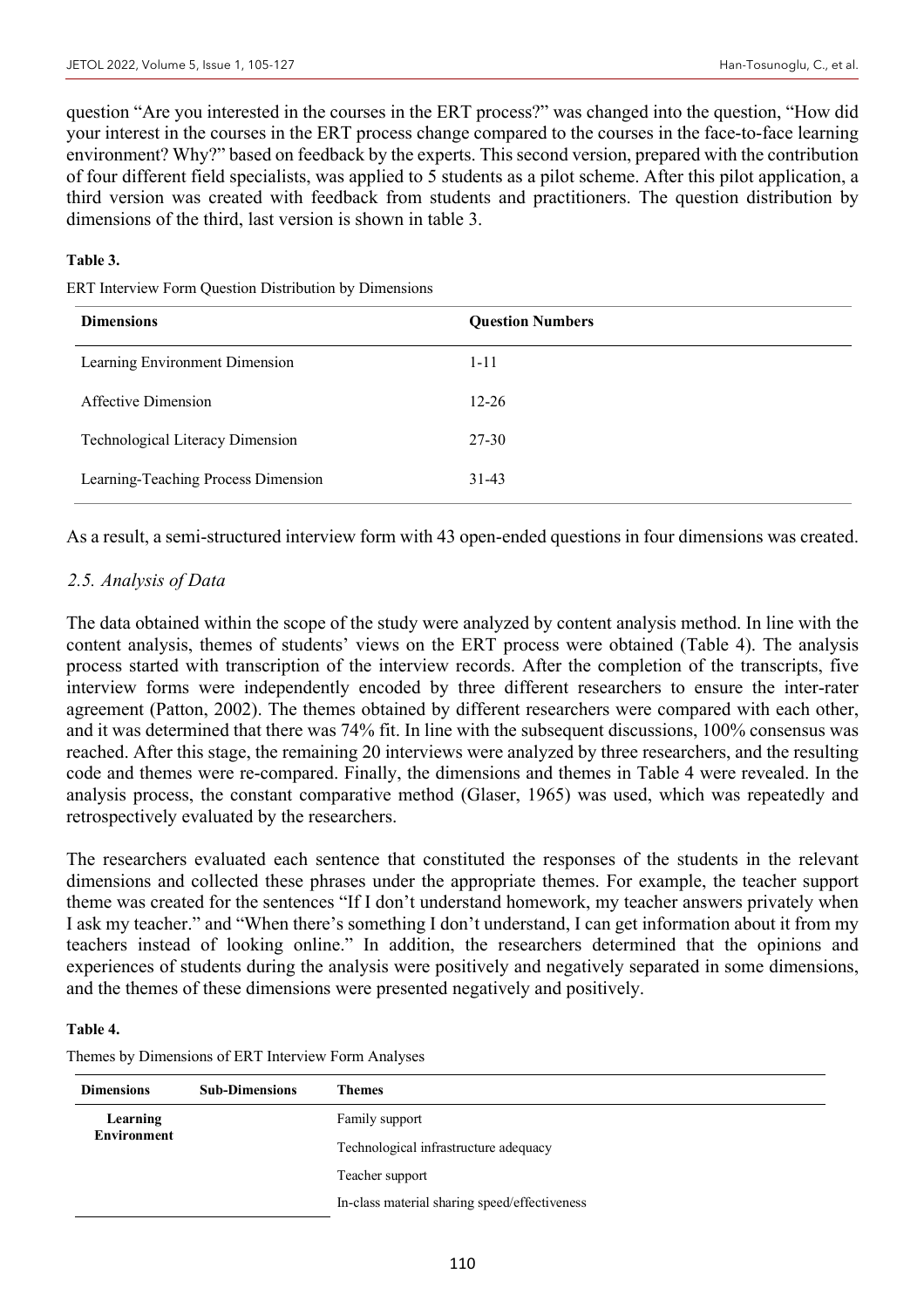|                                      |                                                 | Physical convenience of the learning environment           |  |  |  |  |
|--------------------------------------|-------------------------------------------------|------------------------------------------------------------|--|--|--|--|
|                                      |                                                 | Friend cooperation/collaboration                           |  |  |  |  |
|                                      | <b>Positive Aspects</b>                         | Practical/fast/later accessible learning environment       |  |  |  |  |
|                                      |                                                 | Course duration eligibility                                |  |  |  |  |
|                                      |                                                 | School support                                             |  |  |  |  |
|                                      |                                                 | Lack of student teacher interaction                        |  |  |  |  |
|                                      |                                                 | Lack of student-to-student interaction                     |  |  |  |  |
|                                      |                                                 | Decreased learning environment efficiency                  |  |  |  |  |
|                                      | <b>Negative Aspects</b>                         | Lack of technological and physical infrastructure          |  |  |  |  |
|                                      |                                                 | Inadequacy of course time                                  |  |  |  |  |
| <b>Affective</b><br><b>Dimension</b> |                                                 | Taking responsibility for learning                         |  |  |  |  |
|                                      | <b>Positive Aspects</b>                         | Motivation to see lessons as a social space                |  |  |  |  |
|                                      |                                                 | Self-Motivation                                            |  |  |  |  |
|                                      |                                                 | Interest in online education                               |  |  |  |  |
|                                      |                                                 | Decreased interest in the course                           |  |  |  |  |
|                                      |                                                 | Uncertainty anxiety                                        |  |  |  |  |
|                                      |                                                 | Decreased motivation due to lack of communication          |  |  |  |  |
|                                      |                                                 | Reduced motivation due to online tools                     |  |  |  |  |
|                                      |                                                 | Lack of belonging to school                                |  |  |  |  |
|                                      |                                                 | Reluctance to course                                       |  |  |  |  |
|                                      |                                                 | Low inner motivation                                       |  |  |  |  |
|                                      | <b>Negative Aspects</b>                         | Decreased motivation due to physical environment           |  |  |  |  |
|                                      |                                                 | Decreased motivation due to technological deficiency       |  |  |  |  |
|                                      |                                                 | Future anxiety                                             |  |  |  |  |
|                                      |                                                 | Feeling of loneliness                                      |  |  |  |  |
| Technological                        | <b>Using technological</b><br>educational tools | Sense of competence                                        |  |  |  |  |
| literacy                             |                                                 | Use of online communication tools for educational purposes |  |  |  |  |
| Learning                             | <b>Education Methods</b>                        | Use of the lecturing method                                |  |  |  |  |
| teaching process                     |                                                 | To use the Q&A method                                      |  |  |  |  |
|                                      |                                                 | To use the discussion method                               |  |  |  |  |
|                                      |                                                 | To use audiovisual methods                                 |  |  |  |  |
|                                      | <b>Measurement and</b>                          | Difficulties in measuring and assessing                    |  |  |  |  |
|                                      | Assessment                                      | Low reliability of online assessment                       |  |  |  |  |
|                                      |                                                 | Effectiveness of Homework Applications                     |  |  |  |  |
|                                      | Curriculum                                      | Curriculum and content structure is not suitable           |  |  |  |  |
|                                      |                                                 | Curriculum and content structure conformity                |  |  |  |  |

## **3. Results**

The aim of the research is to determine students' opinions regarding emergency remote teaching (ERT) that took place during the Coronavirus (COVID-19) pandemic. Student opinions in the research were presented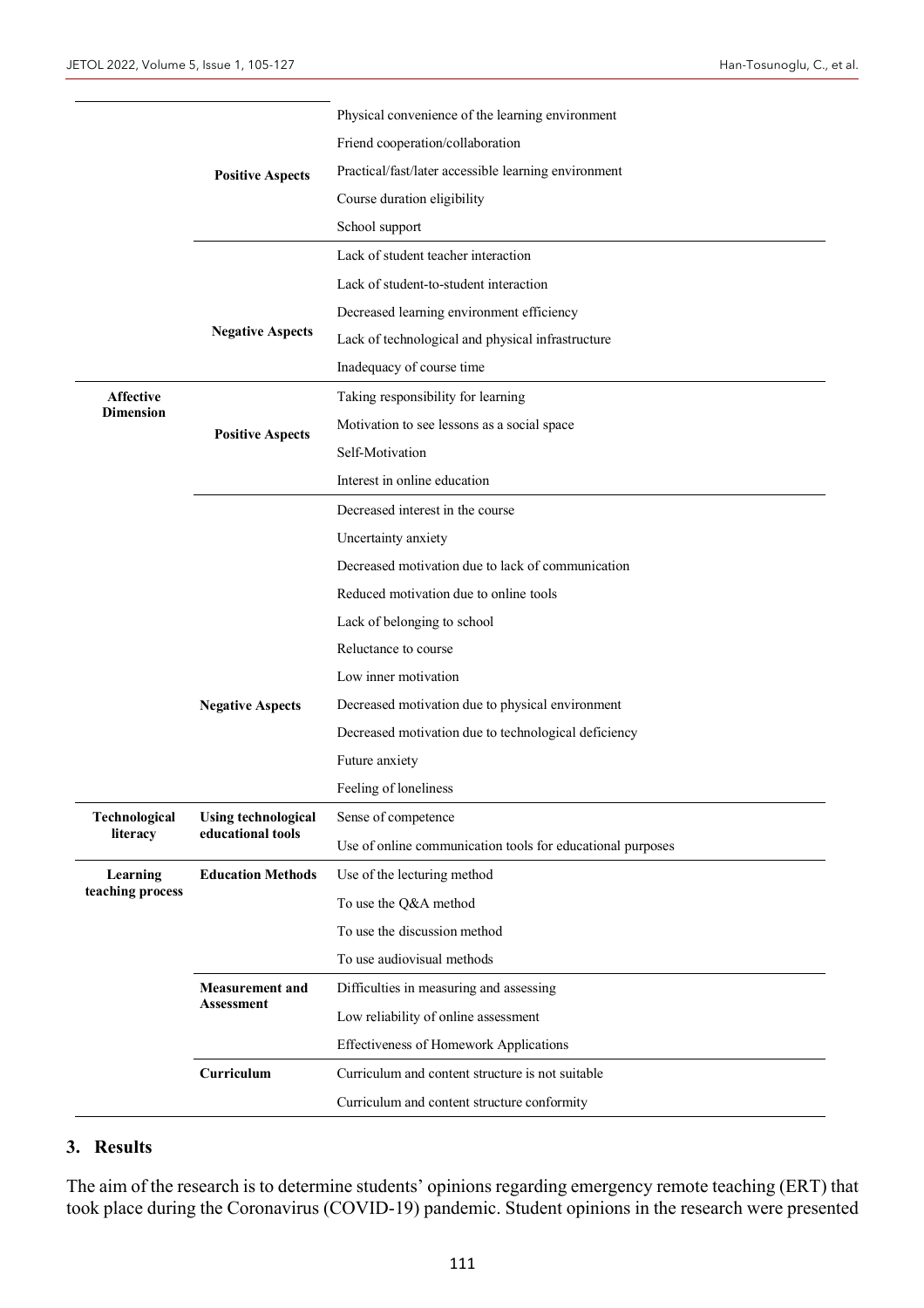with the help of frequency and percentage values in line with the dimensions and themes created during the analysis.

## *3.1. Teaching-Learning Environment Dimension*

ERT is a process that has the dimension of planning and teaching the course, but also that students and teachers are not in the same physical classroom environment (Er-Türküresin, 2020), and that it is appropriate that the courses in the face-to-face training process are applicable online (Brereton, 2021). This dimension includes themes such as family, student, school and teacher communication, technological and physical equipment and infrastructure required for the learning environment, communication and information sharing between students, features of the learning environment and course durations affecting the students' teaching-learning process. With the analysis, it was determined that student opinions of this dimension were divided into positive and negative aspects. The positive aspects of the teacher-learning environment consisted of nine themes, and the negative aspects consisted of five themes (Table 5).

#### **Table 5.**

**Dimension Themes Definitions N Citations Teaching-Learning Environmen** Family support Students receiving to support from their parents to participate in lessons in the process and to adopt this process 25 "My family provide spiritual support so that I can have good grades and succeed. They try to keep quiet during class." (D21) Technological infrastructure adequacy Students having the necessary equipment and infrastructure to enter the courses 19 "I have a laptop and a smartphone. We have Wi-Fi in our house. That's why I can connect. I'm not having any trouble..." (D17) Teacher support Teachers supporting and motivating students to attend classes 21 "The teacher asks us questions. And the teacher also asks questions to those who don't listen. Regardless of whether you understand or not, or even when we do not answer, the teacher inevitably recounts because when we do not answer, the teacher understands that we do not understand" (D10) In-class material sharing speed/effectiveness Fast sharing of materials used during the course with other platforms such as WhatsApp and students are satisfied with this 8 "My friends and I have a question-solving group, they ask questions there, we discuss questions together. Or, for example, I'm short of a course grade, I'm writing to the group if they can share this grade, and my friends share it" (D25) Physical convenience of the The physical conditions of the home environment 4 "The savings in time and space are the greatest for me, and I think it is the best single thing" (D16)

Teaching-Learning Environment Dimension Themes, Definitions, Frequency-Percentage Values and Citations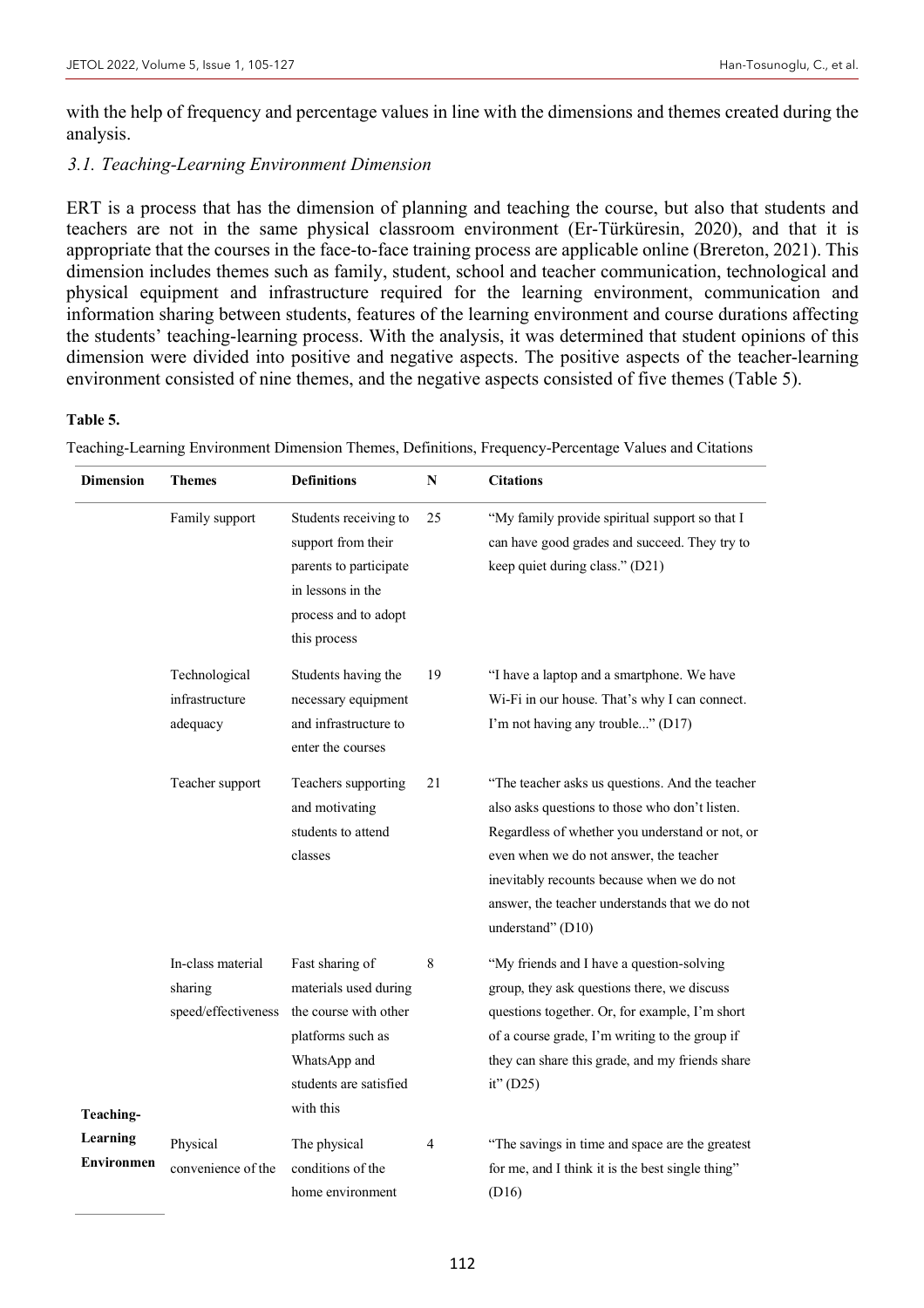| t Positive<br><b>Aspects</b>                                        | learning<br>environment                                    | are more comfortable<br>than in schools                                                                                               |    |                                                                                                                                                                                                                                                                                  |  |  |  |
|---------------------------------------------------------------------|------------------------------------------------------------|---------------------------------------------------------------------------------------------------------------------------------------|----|----------------------------------------------------------------------------------------------------------------------------------------------------------------------------------------------------------------------------------------------------------------------------------|--|--|--|
|                                                                     | Friend<br>cooperation/collab<br>oration                    | Discussing the<br>subjects and<br>homework among<br>friends                                                                           | 21 | "I ask from WP or other social networks<br>whether there is anybody who understand the<br>subject" (D4)                                                                                                                                                                          |  |  |  |
|                                                                     | Practical/fast/later<br>accessible learning<br>environment | Fast access to online<br>courses with online<br>learning platforms<br>and, ability to access<br>these courses again<br>when necessary | 6  | "My teacher shares with us in the school group<br>about assignments that we do not understand or<br>things that we do not know. Sometimes our<br>math teacher and biology and literature teachers<br>have already given us their phone numbers"<br>(D9)                          |  |  |  |
|                                                                     | Course duration<br>eligibility                             | 13<br>Appropriate 30<br>minutes of course<br>durations                                                                                |    | "The time for math class is 30 minutes at our<br>school and I think that's enough. As a result, I<br>believe that the lessons are good with 30<br>minutes" (D13).                                                                                                                |  |  |  |
|                                                                     | School support                                             | Schools support<br>students in<br>curriculum, materials,<br>etc.                                                                      | 20 | "The support of our school is very good. All the<br>teachers take special care of us as if they were<br>our class teachers. They share our notes via<br>WhatsApp. They share the time of each course.<br>When we ask them something separately, they<br>answer immediately" (D7) |  |  |  |
|                                                                     | Lack of student<br>teacher interaction                     | Students interacting<br>less with their<br>teachers                                                                                   | 21 | "I was actually interacting more with teachers<br>when the lessons were face to face" (D24)                                                                                                                                                                                      |  |  |  |
|                                                                     | student interaction                                        | Lack of student-to-<br>Students interacting<br>less with their friends                                                                | 21 | "Negatively affected. Because my teacher is<br>also far away. I was seeing my friends at<br>school. Now we never see each other face-to-<br>face." $(D8)$                                                                                                                        |  |  |  |
| Teaching-<br>Learning<br>Environmen<br>t Negative<br><b>Aspects</b> | environment<br>efficiency                                  | Decreased learning Decreased efficiency<br>of the learning<br>process compared to<br>face-to-face                                     | 15 | "I think I'm performing 50% lessSo I think<br>the performance is less" (D20)                                                                                                                                                                                                     |  |  |  |
|                                                                     | Lack of<br>technological and<br>physical<br>infrastructure | Students having<br>problems with the<br>necessary hardware<br>and internet<br>connections                                             | 15 | "Our Internet is not fast enough sometimes I<br>can't get into classes" (D22)                                                                                                                                                                                                    |  |  |  |
|                                                                     | Inadequacy of<br>course time                               | Low lesson time of<br>30 minutes                                                                                                      | 6  | "I think it's inadequate. Because the teacher<br>usually waits for the first five minutes for the                                                                                                                                                                                |  |  |  |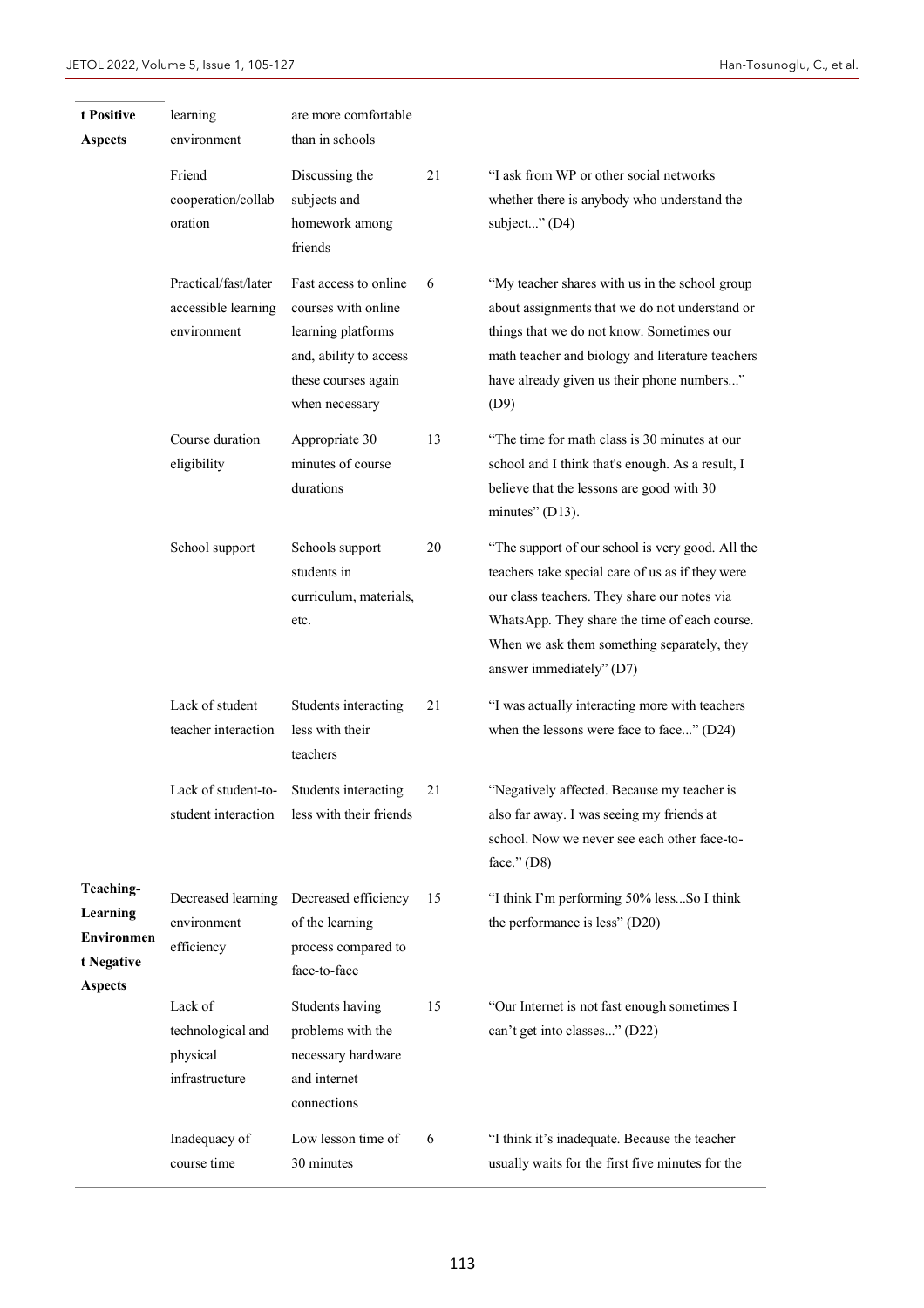kids to come. The next five minutes are waiting for the children to adopt to the course..." (D5)

When Table 5 is examined, the percentage values are seen with the answers (frequency) that the students give to the themes in the teaching-learning environment. Accordingly, the first noteworthy value is the expression of family support in positive aspects of the teaching-learning environment by all students (100%). However, the themes of technological infrastructure adequacy (76%), teacher support (84%) and friend assistance/cooperation (84%) were expressed at high value by the students. The theme of physical comfort of the learning environment is the least expressed theme (16%). Negative vision values in the teaching-learning environment also attract a lot of attention. For example, the themes of a lack of student teacher interaction and a lack of student-student interaction have equal values and are quite high (84%). However, the themes of decreased learning environment efficiency and lack of technological and physical infrastructure have equal value (60%). The lowest value of this size belongs to the theme of inadequate course time (24%). In the far-right column of Table 1, there are sample citations given by students to these themes.

The theme of family support, which is included in the positive aspects of the teaching-learning environment and has the highest frequency, is defined as "students receiving support from their parents to participate in lessons in the process and adapt to the process". The relationship of students with their families is one of the important issues that should be examined in this process (Sosa-Díaz, 2021). For example, the opinion of S11 on this subject is as follows: "They absolutely support it. For example, my mother follows my class hours especially well and, even if it is even a minute late, she comes to my room and checks that I attend the class."

With such statement, the student stated that he/she was supported by his family since the ERT process began and that he/she was very pleased with this situation. However, the theme of physical comfort of the learning environment with the lowest frequency among the positive aspects of the teaching-learning environment of the students is defined as "The physical conditions of the home environment are more comfortable than in schools". In this theme, ERT's possibility for studying flexibly regardless of time and classroom environment can be expressed as both preferable for students and an advantage for ERT (Bozkurt &Sharma, 2020). For example, student S2's opinion in this dimension is as follows: "for example, I go online from bed at home; for example, I can eat food during course, I can do homework wherever I want, I can do it whenever I want." The student talked about the convenience of the class and the opportunities to study flexibly.

One of the themes with the highest frequency expressing the negative aspects of the teaching-learning environment is "Lack of student-to-student interaction". Some experts cited the lack of one-to-one face-toface interaction between individuals in the ERT process (Shin &Hickey, 2021) and lack of communication (Yamamoto & Altun, 2020). Therefore, this theme is an expected result. Student S3 indicated this situation;

"It affected us worse. I mean, teacher, I don't know, uh, so it's not the same as in the classroom environment. So, no one, my teacher, knows me, face to face... Well, when there's distance education, but when there's face-to-face training, at least we get to know each other."

In his statement, he/she emphasized the problem with the subject of knowing each other, which is especially problematic for ninth graders. In addition, the theme of inadequate course time with the lowest frequency among the negative aspects of the teaching-learning environment is defined as "Low course time of 30 minutes". Student S15 indicated his view in this dimension as follows;

"We learn what we can learn in 1 hour from normal face-to-face training in 2 hours at ERT. However, Both the Internet conditions and the teachers we live with, there is a waste of time due to situations where we do not understand each other clearly and what the teacher mean."

Here, the student emphasized that time losses negatively affect the course time.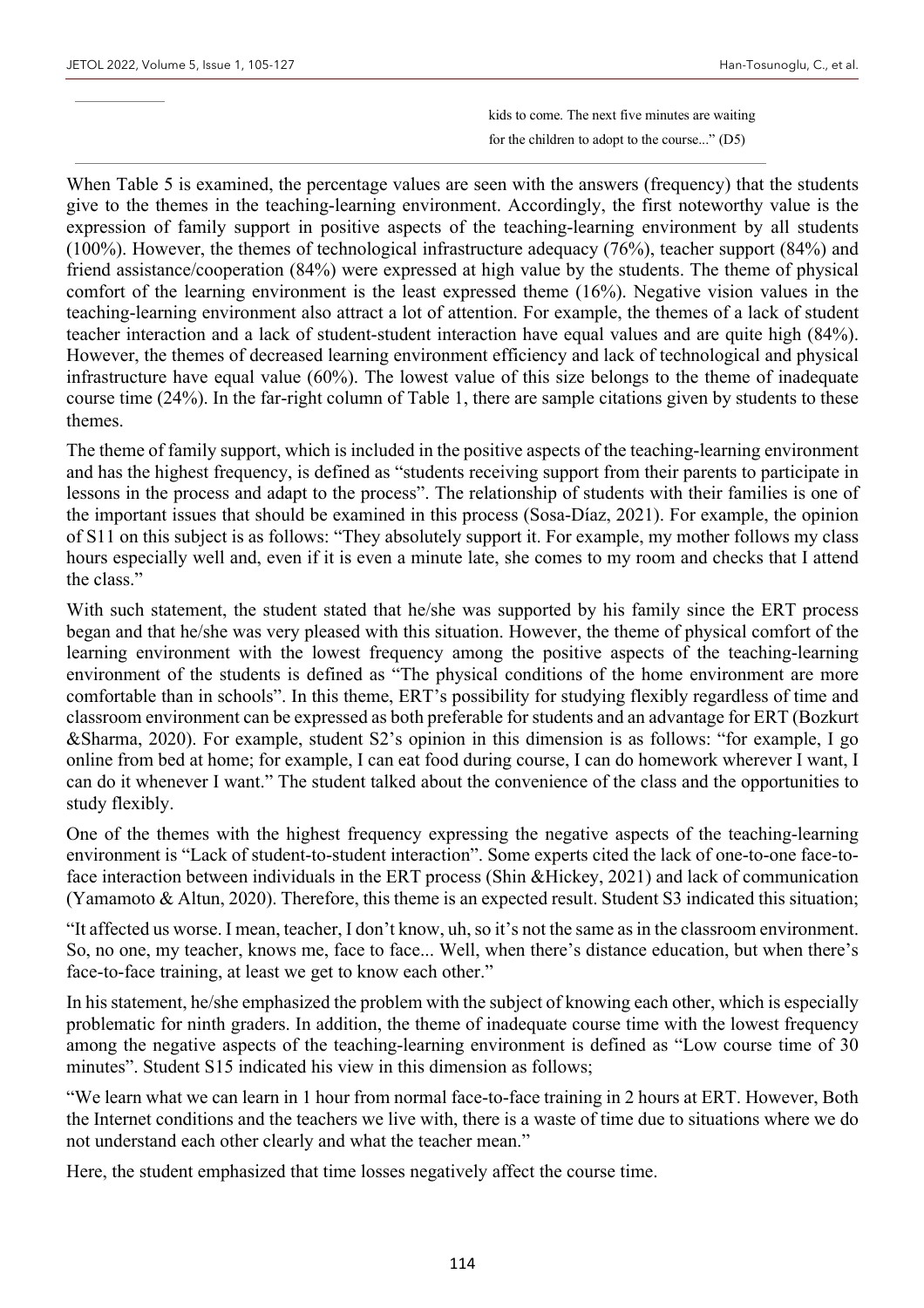## *3.2. Affective Dimension*

During the ERT process, many students had negative affective experiences. This has shown that students need affective support (Alvarez Jr, 2020) and affective success to have an effective and efficient learning process (Bozkurt, 2020). This dimension is the student's motivation to learn, motivation to see lessons as a social space, decreased interest in the course with positive themes such as self-motivation and interest in online education, decreased motivation due to uncertainty anxiety, lack of communication, decreased motivation due to online means, lack of belonging, reluctance towards the course, inability to self-motivate, decreased motivation due to physical environment, decreased motivation due to technological deficiency, future anxiety and feelings of loneliness. With the analysis, it was determined that student opinions were divided into positive and negative aspects. The affective dimension consists of a total of 15 themes, four positive and 11 negative themes.

## **Table 6.**

ERT Process Affective Dimension Themes, Definitions, Frequency-Percentage Values and Citations

| <b>Dimension</b>                                               | <b>Themes</b>                                     | <b>Definitions</b>                                                                                                 | $\mathbf n$    | $\frac{0}{0}$  | <b>Citations</b>                                                                                                                                                                                                                                                                                                                                             |
|----------------------------------------------------------------|---------------------------------------------------|--------------------------------------------------------------------------------------------------------------------|----------------|----------------|--------------------------------------------------------------------------------------------------------------------------------------------------------------------------------------------------------------------------------------------------------------------------------------------------------------------------------------------------------------|
|                                                                | Taking responsibility<br>for learning             | Students planning and<br>taking responsibility for<br>their own learning<br>processes to increase<br>their success | 19             |                | " I listen to my teachers better, especially if I miss<br>what the teachers say, because of any difficulties, I<br>listen to the lessons online through other websites<br>with the facilities provided to us by the school. That<br>is why I have a responsibility to do so and I am<br>working on it in a good way" S11                                     |
| Positive<br>Aspects of<br><b>Affective</b><br><b>Dimension</b> | Motivation to see<br>lessons as a social<br>space | Being motivated by the<br>course through<br>considering the course as<br>a socializing area                        | $\overline{c}$ | S13            | "Between lessons that I do not normally talk to, I<br>can communicate more easily with my friends in the<br>chat section, and I can ask them what I need to<br>understand about something I do not understand"                                                                                                                                               |
|                                                                | Self-Motivation                                   | Students motivating<br>themselves towards<br>lessons (Self-motivation)                                             | $\overline{2}$ | S <sub>9</sub> | "If I can ask the teacher what I do not understand<br>and the teacher can listen to me, I feel motivated."                                                                                                                                                                                                                                                   |
|                                                                | Interest in online<br>education                   | Increased interest in<br>online education<br>compared to face-to-face<br>education                                 | 4              |                | "What if I think there is not much difference<br>between face-to-face training online because I am<br>normally a person who has a hard time listening to<br>lessons, and here we have an advantage here that<br>when our teachers ask, they can put more effort into<br>telling them better than they do face-to-face; that is<br>why I perform better." S13 |
|                                                                | Decreased interest in<br>the course               | Decreased interest of<br>students in lessons                                                                       | 19             |                | "I think it is definitely changed in a bad way because<br>in our classes at school, whether it is getting up in<br>the morning and getting ready for school or going to<br>school, I think we are going to class with a<br>preparation and something specific, which is<br>motivation" S12                                                                   |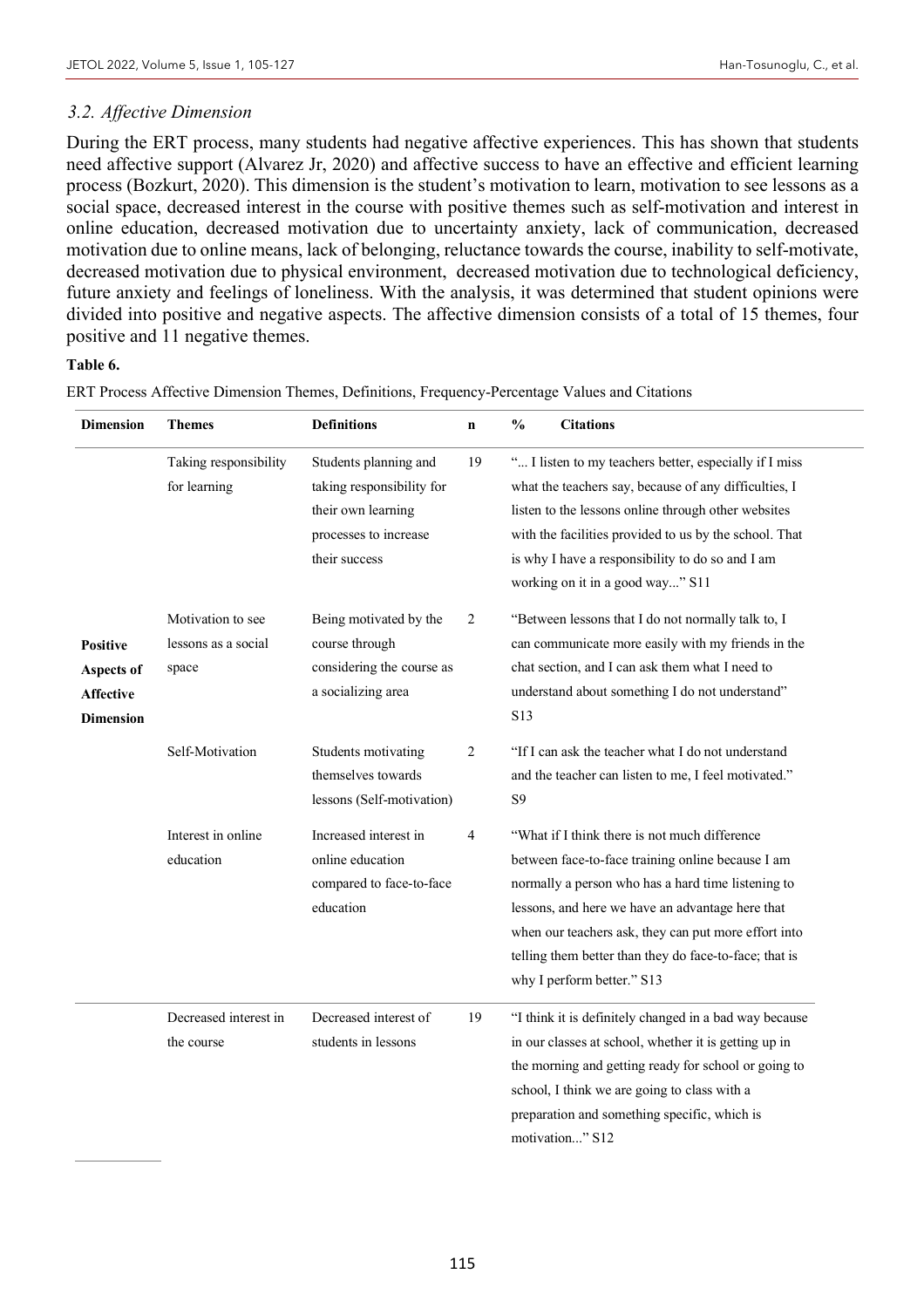L

|                                                    | Uncertainty anxiety                                        | In the process,<br>uncertainties experienced<br>during education cause<br>anxiety in students                                | 17  | "I am concerned by such uncertainties. I am already<br>in my 12th grade, and we did not take the exams in<br>this semester or in the 2nd semester of the 11th<br>grade in the previous semester and at first we have<br>the fact of a diploma grade in the university exams.<br>$\ldots$ " S14 |
|----------------------------------------------------|------------------------------------------------------------|------------------------------------------------------------------------------------------------------------------------------|-----|------------------------------------------------------------------------------------------------------------------------------------------------------------------------------------------------------------------------------------------------------------------------------------------------|
|                                                    | Decreased motivation<br>due to lack of<br>communication    | Decreased<br>communication of<br>students and therefore<br>decreased motivation<br>towards lessons                           | 6   | "Teacher, now that we are at home, there is no one,<br>at least it would be better if we could see a few<br>people" S4                                                                                                                                                                         |
|                                                    | Reduced motivation<br>due to online tools                  | Decreased motivation<br>towards lessons due to<br>online communication<br>tools such as WP etc.<br>during the course process | 18  | " If I have written to someone like that in class and<br>missed class, I am mad at myself after class. I<br>missed it, for example, why are you doing such<br>stupid things in the middle of class" S25                                                                                        |
| <b>Negative</b>                                    | Lack of belonging                                          | Students do not feel like<br>they belong in school                                                                           | 13  | "No. I just started school, and I do not feel the school<br>atmosphere at all. Distance education is not like<br>school" S22                                                                                                                                                                   |
| Aspects of<br><b>Affective</b><br><b>Dimension</b> | Reluctance to course                                       | Students' unwillingness<br>to attend classes                                                                                 | 10  | "Yes, I do because I am not physically in the same<br>environment when I am in class on the Internet, I<br>have a lack of motivation to attend classes because I<br>do not have to be in the same environment " S15                                                                            |
|                                                    | Low inner motivation                                       | Students' inability to<br>motivate themselves to<br>study                                                                    | 4   | "My teacher, I can say that, when I do not<br>understand the subject or answer a question<br>incorrectly, my self-confidence decreases.<br>Sometimes I get out of class" D8                                                                                                                    |
|                                                    | Decreased motivation<br>due to physical<br>environment     | Being unmotivated to the<br>course due to other<br>variables in the learning<br>environment (sound,<br>etc.)                 | - 8 | "Because we are at home, there can be knocking on<br>doors, there can be a sudden noise, so there are<br>certain conditions that we do not have, and from<br>time to time, they can cause negativity."                                                                                         |
|                                                    | Decreased motivation<br>due to technological<br>deficiency | Students are motivated<br>during the course due to<br>Internet connection<br>problems, microphone<br>interruptions, etc.     | 9   | "When my Internet slows down, when I leave class,<br>it is hard to understand that subject again. Every<br>time my Internet slows down, my motivation<br>decreases." S24                                                                                                                       |
|                                                    | Future anxiety                                             | Students are concerned<br>about not being<br>successful, their future                                                        | 10  | "My teacher worries about the future, of<br>course Now that I am away, I cannot get in, and<br>some classes are worried that I am lacking behind on<br>the subject" S4                                                                                                                         |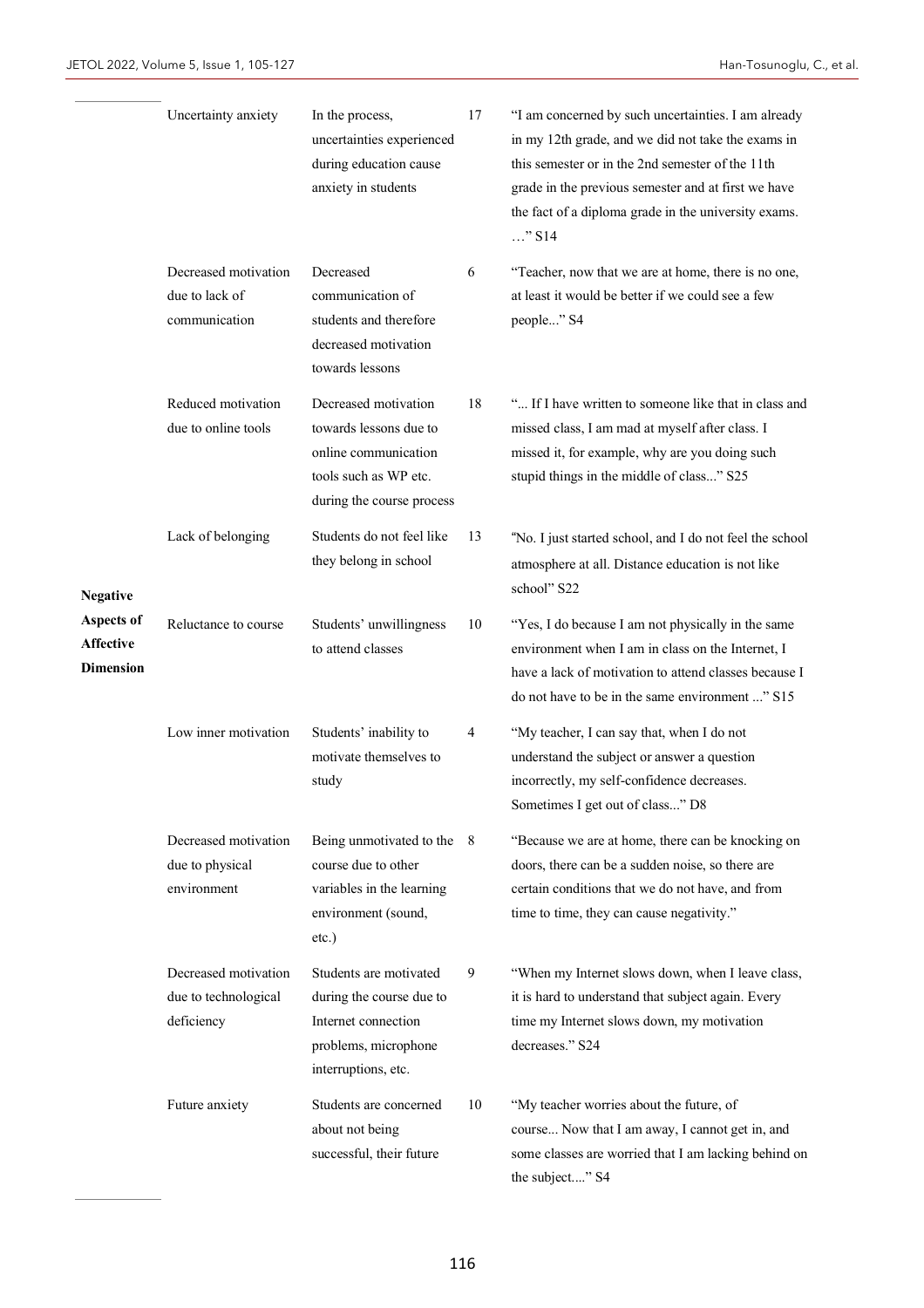|                       | educational lives and<br>exams |   |                                                                                                                              |
|-----------------------|--------------------------------|---|------------------------------------------------------------------------------------------------------------------------------|
| Feeling of loneliness | Students feeling lonely        | 5 | "I feel negative, to be honest.  There is no longer a<br>friend environment where you can share everything<br>like this" S25 |

According to Table 6, the affective dimension themes of the students in the ERT process are especially focused on the negative side. The highest frequency theme in the positive direction of this dimension is to take responsibility for learning (76%). On the other hand, at the lowest frequency, motivation to see lessons as a social field and self-motivation (8%) themes were determined. In the negative aspect of this dimension, the contact with the highest frequency decreases interest in the course (76%), while the contact with the lowest frequency is the low intrinsic motivation (16%).

It is the responsibility of students to learn the contact with the highest frequency within the positive aspects of the affective dimension. This theme is defined as "Students planning and taking responsibility for their own learning processes to increase their success". In the ERT process, the greatest responsibility for learning falls to the student. In this process, it is very important to develop skills such as planning, selfcontrol, questioning and research (Bozkurt, 2020). In this dimension, the opinion of student S17 is as follows:

"... As I said about responsibilities, you have to support it very well by working on your own. Because distance education is not as efficient as face-to-face training. I think I am good at working on my own. I made a weekly plan. Of course, although there are studs, there are not going well, I am able to implement this program in general."

The student stated that he took good responsibility for learning in this process and directed the learning process by making his own lesson plan to support this. One of the themes with the lowest frequency, which is found in the positive aspects of the affective dimension, is self-motivation. It is known that student motivation decreases during the ERT process (Wilcox & Vignal, 2020). For this reason, it is very important to ensure the continuity of the motivations of the students during the ERT process. For this purpose, students should question, review, and review their motivations in the learning process (Uçar & Kumtepe, 2016). This opinion is supported by a student (S7) as follows:

"Motivating situations are my goals. I set myself a goal in the future. I work harder and get that goal."

With this statement, the student stated that he/she provided his own motivation with the goals he set. According to Table 6, there are many negative themes of the affective dimension. Accordingly, the highest frequency belongs to the theme of decreased interest in the course. During the ERT process, it was determined that the students' interest in the learning process, i.e., the courses, decreased (Kong & Lee, 2021). Statement of student S2 regarding this theme is as follows:

"Yes, I think it is negative because I do not think it is as efficient as it was at school"

The student compared his interest in the course in the ERT process with the courses in the school and stated that his interest in the course was negative due to the ineffectiveness of the courses.

The theme with the lowest frequency in the negative aspects of the affective dimension is the low intrinsic motivation. In this theme, student S8 expressed his opinion as follows:

"My teacher, I can say that, when I do not understand the subject or answer a question incorrectly, my selfconfidence decreases. Sometimes I get out of class..."

This student stated that his inner motivation (Trigger & Korkmaz, 2018), which allows the individual to take action in order to achieve a goal, decreased when he did not understand the question or answered it incorrectly, and therefore he left the course.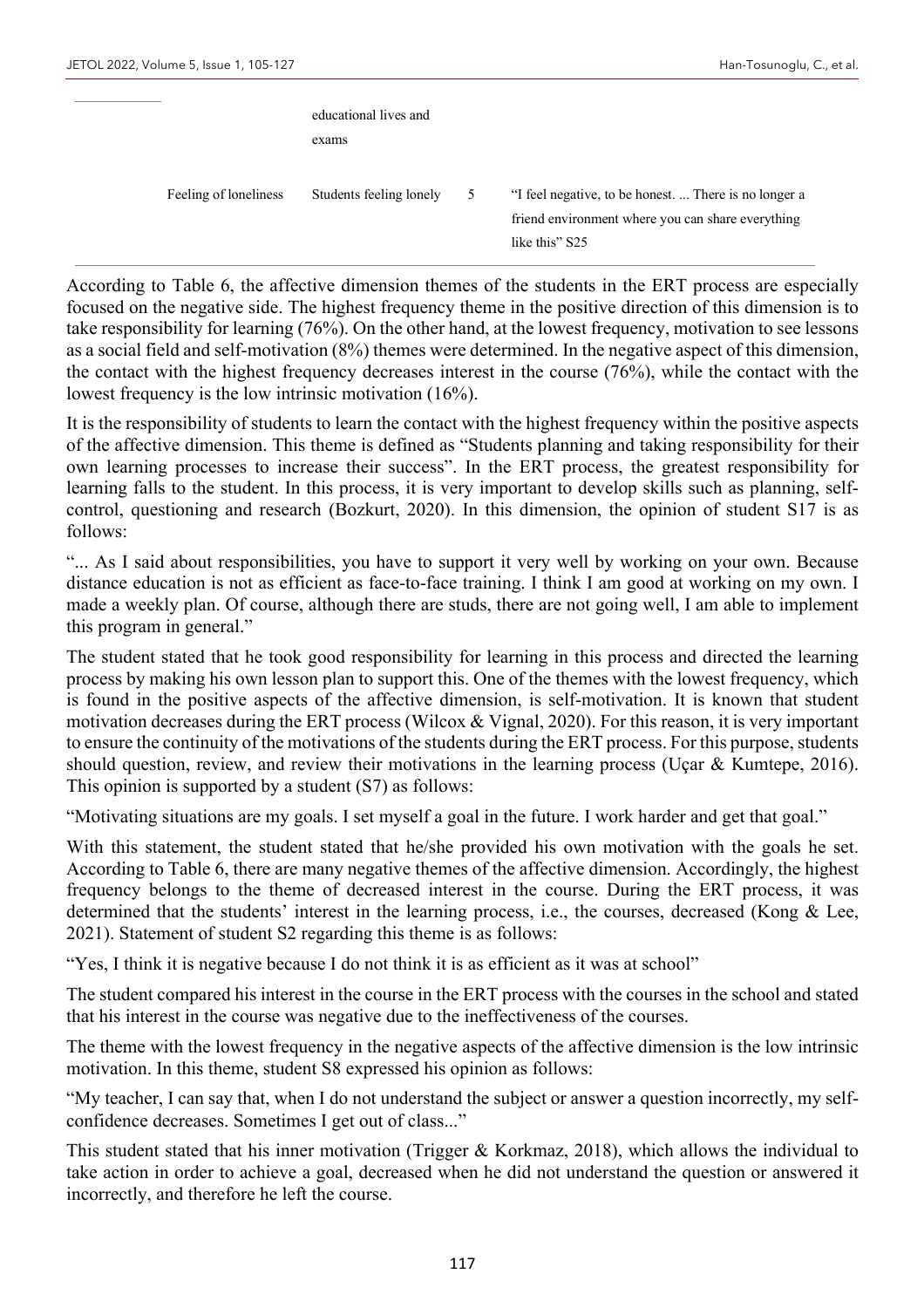#### *3.3. Technology Literacy Dimension*

Computer use and Internet technology have improved greatly, especially in the last 50 years. These technologies have been indispensable in many fields such as daily, business and education. This dimension refers to the proficiency of the technology literacy that students have, their ability to use online communication tools to access information during the education process, as well as to benefit from online education platforms. As a result of the analysis, this dimension consisted of two themes (Table 7).

#### **Table 7.**

ERT Process Technology Literacy Dimension Themes, Definitions, Frequency-Percentage Values and Citations

| <b>Dimension</b>  | Themes        | <b>Definitions</b>    | $\mathbf n$ | $\frac{0}{0}$ | <b>Citations</b>                                 |
|-------------------|---------------|-----------------------|-------------|---------------|--------------------------------------------------|
|                   | Sense of      | Students feel         | 21          |               | "I have stated that I have sufficient            |
|                   | competence    | technologically       |             |               | knowledge and knowledge in technology,           |
|                   |               | knowledgeable         |             |               | and I do not think that I have any difficulty in |
|                   |               | and adequate to       |             |               | using the Internet and doing research on this    |
| <b>Technology</b> |               | attend classes        |             |               | subject" $(S18)$                                 |
| Literacy          |               |                       |             |               |                                                  |
| <b>Dimension</b>  | Use of online | Using online tools 25 |             |               | "We use WP a lot already, especially when        |
|                   | communication | for educational       |             |               | we send a question to our teachers, not only     |
|                   | tools for     | purposes during       |             |               | our friends, but also our friends when sharing   |
|                   | educational   | and after the         |             |               | something or using video calls" (S12)            |
|                   | purposes      | course                |             |               |                                                  |

Table 7 first displays the percentage values of the students with their answers (frequency) to the themes of technology literacy. Accordingly, the first notable result is that no negative opinions are found in this dimension. However, it is seen that all students agree especially on the theme of "Use of online communication tools for educational purposes" (100%). Finally, it can be said that the students have a very high sense of proficiency in using their technological literacy (84%). Secondly, Table 3 has excerpts from the students.

The theme of "Use of online communication tools for educational purposes", which has one of the highest frequencies of technology literacy of students, is defined as "Use of online tools for educational purposes during and after the course". In the ERT process, teachers use a variety of online tools to support students' learning and communicate with students (Kaiper-Marquez, Wolfe, Clymer, Lee, McLean, Prins & Stickel, 2020).

In addition, this theme refers to the interconnected communication of students and teachers with each other and with course contents during the distance education process (Yıldız & Seferoğlu, 2020). Student S6 indicated on this theme;

"Yes. Sometimes some of us do not see the links in EBA. We are throwing him into our WhatsApp groups. Or we cannot solve some questions and we throw them into WhatsApp groups."

In his statement, S6 described the process of exchange of information with each other with friends with online tools. The theme of "Sense of proficiency" in the dimension of technology literacy of students is defined as "Students feeling technologically knowledgeable and sufficient to attend classes". In this theme, student S12 indicated as follows;

"... The reason you think it is enough because I can follow the lessons in a very good way. Here I am, throwing away my homework for my teachers. When teachers throw something at me, when they throw a document at me, I can open it, I can download it..."

S12 stated that he/she was technologically competent, and he/she knew how to use it.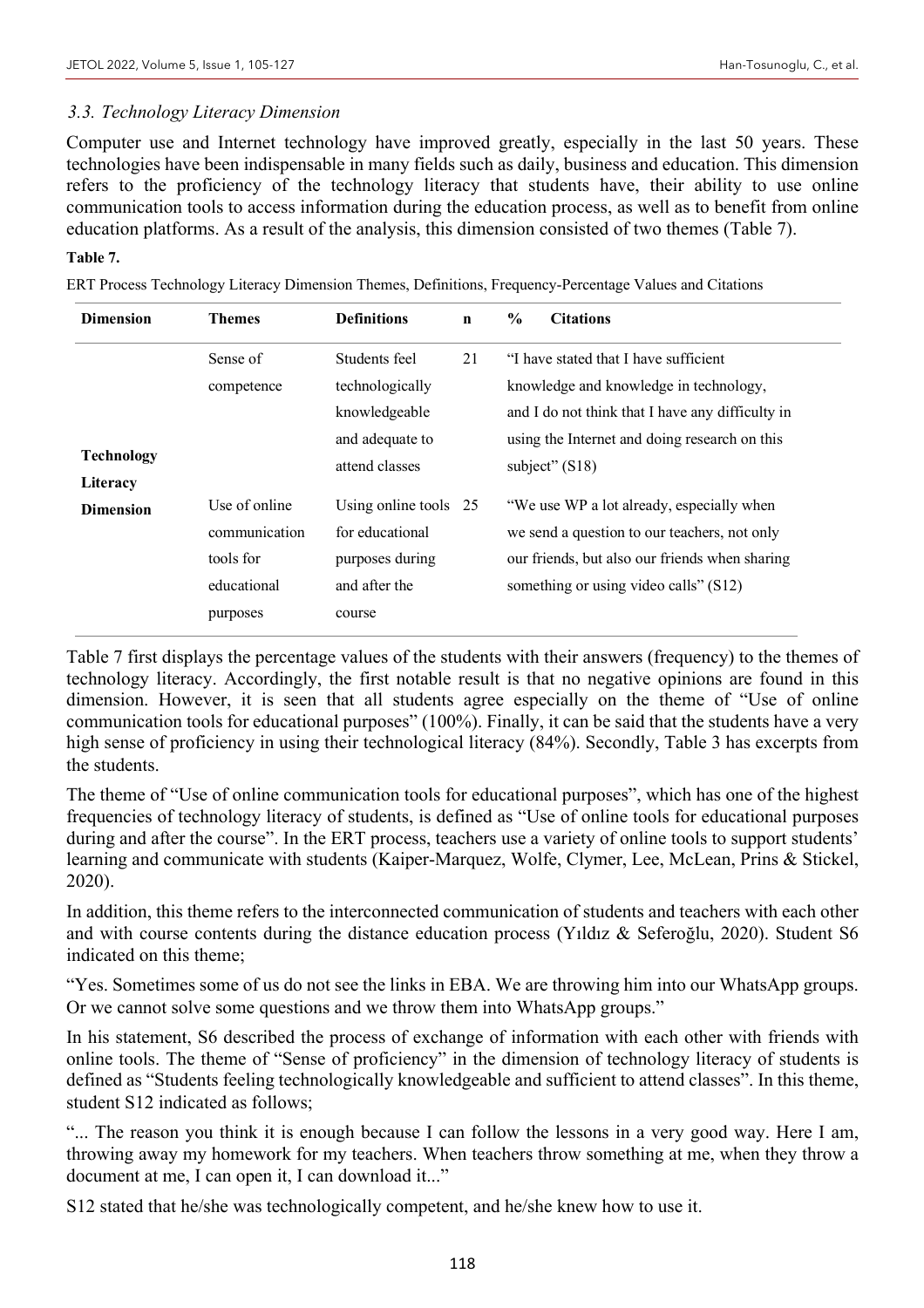## *3.4. Teaching-Learning Process*

Due to the Coronavirus (Covid-19) pandemic, face-to-face education was suspended in many countries, especially Turkey, and formal education was switched from open and distance education. In this process, especially technological preparation and teaching and learning process have been given importance in ensuring an effective and efficient education for everyone (Can, 2020). This dimension consists of three sub-dimensions: methods in the teaching-learning process, measurement evaluation and curriculum. In the subdivision of teaching methods, among the themes such as the use of flat narration method, the use of question-and-answer method, use of the discussion method, use of visual and auditory methods; there are themes of difficulties in measuring and evaluating the subdivision and evaluation, low reliability of online evaluation, effectiveness of homework practices and curriculum and subject content structure in the curriculum subdivision. The size of the teaching-learning process consisted of a total of nine themes (Table 8).

## **Table 8.**

ERT Process Teaching-Learning Process Size Themes, Definitions, Frequency-Percentage Values and Citations

| <b>Dimension</b>                        | <b>Subdimensio</b>     | <b>Themes</b>                                 | <b>Definitions</b>                                                              | $\mathbf n$ | <b>Citations</b><br>$\frac{6}{9}$                                                                                                                                                                                                                            |
|-----------------------------------------|------------------------|-----------------------------------------------|---------------------------------------------------------------------------------|-------------|--------------------------------------------------------------------------------------------------------------------------------------------------------------------------------------------------------------------------------------------------------------|
|                                         | $\mathbf n$            |                                               |                                                                                 |             |                                                                                                                                                                                                                                                              |
|                                         |                        | Use of the<br>lecturing<br>method             | Using the flat<br>narrative method in<br>lessons                                | 5           | "In general, the education is already in the<br>form of a narrative. Other than that, I do<br>not think there was much activity"                                                                                                                             |
|                                         | Educational<br>Methods | To use the<br>Q&A method                      | Use of Q&A method<br>in lessons                                                 | 7           | S <sub>17</sub><br>"The teacher asking questions. I am more<br>interested in the fact that teacher is telling<br>me the question. So, you do not know the<br>subject" S5                                                                                     |
| Teaching-<br>Learning<br><b>Process</b> |                        | To use the<br>discussion<br>method            | Using the method of<br>discussion in lessons                                    | 2           | "I am more interested in the activities that<br>we usually talk about and express our<br>opinions. In the form of a discussion. So,<br>it is a topic that we are going to discuss,<br>and I think I like it better when we discuss<br>it" S10                |
|                                         |                        | To use<br>audiovisual<br>methods              | Use of audiovisual<br>methods in lessons                                        | 7           | "My teacher, it is better when there are<br>videos and visuals. I do not understand<br>much when my teacher is now looking at<br>the black screen and hearing only sound,<br>sir, but when it is visual, of course<br>something comes to life in my eyes" S4 |
|                                         |                        | Difficulties in<br>measuring and<br>assessing | Students having<br>difficulties in the<br>measurement and<br>evaluation process | 5           | "I think it should be done as an<br>application in courses that may have a<br>negative effect in courses containing<br>applications" S15                                                                                                                     |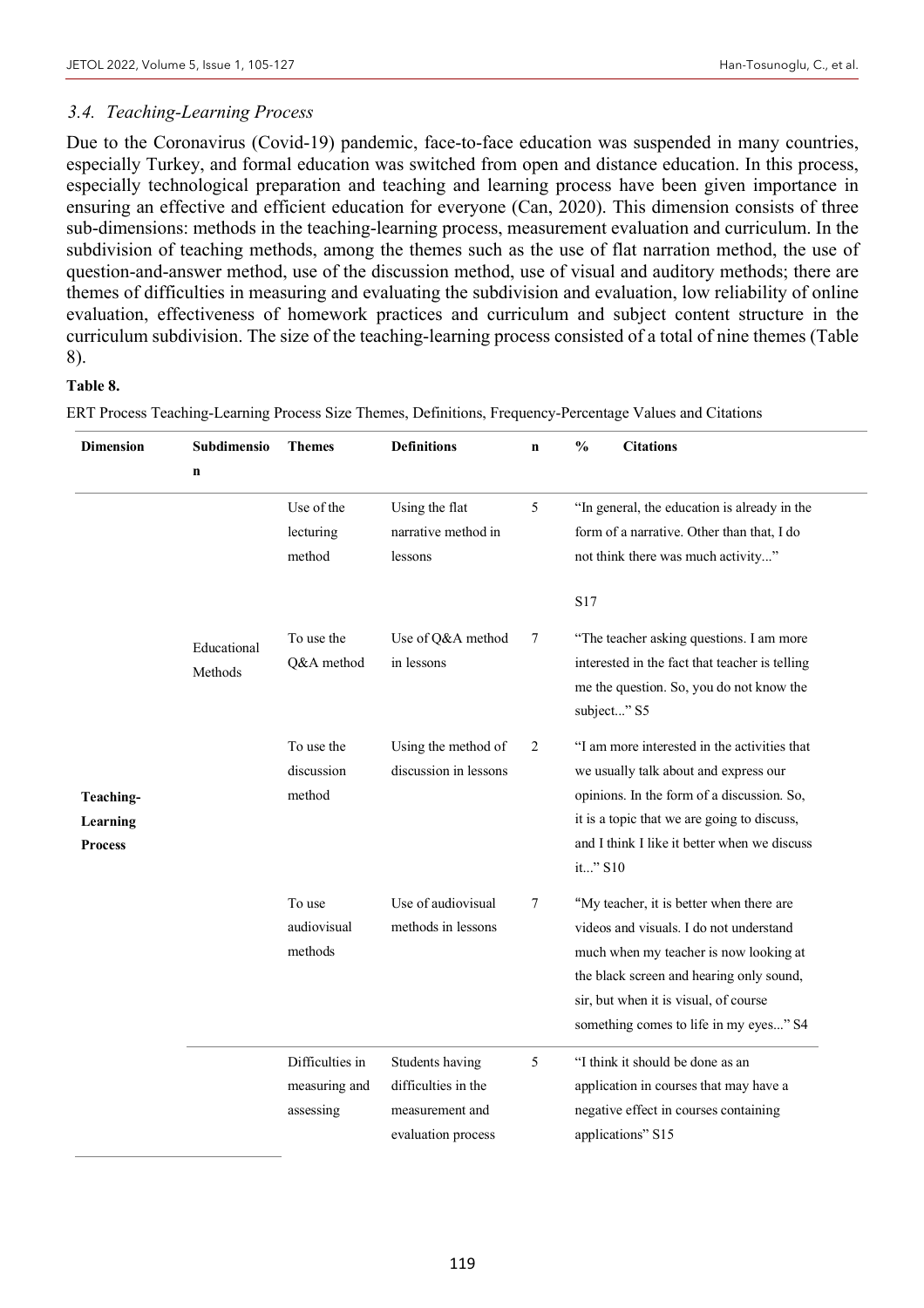| Measurement<br>and<br>Assessment | Low reliability<br>of online<br>assessment                | Students not trusting<br>online measurement<br>and assessment                                           | 17 | "it depends on the lesson. It could be<br>verbal, for example. Everybody turns on<br>their camera. After all, when you look at<br>that paper, it is clear that he is looking at<br>it. In a way that everyone opens their<br>camera Because it is the test, I mean,<br>because we cannot go to school" S25 |
|----------------------------------|-----------------------------------------------------------|---------------------------------------------------------------------------------------------------------|----|------------------------------------------------------------------------------------------------------------------------------------------------------------------------------------------------------------------------------------------------------------------------------------------------------------|
|                                  | Homework<br>Applications                                  | Effectiveness of Students considering<br>homework practices<br>as very effective                        | 16 | "I am definitely thinking about it.<br>Because, as I said, I think it was more<br>valuable to take notes, to do homework,<br>to do research, because we are at a time<br>when our individual efforts affect us more<br>than face-to-face education." S16                                                   |
| Curriculum                       | Curriculum and<br>content<br>structure is not<br>suitable | Students feel that the<br>curriculum subject<br>and content are not<br>suitable for ERT                 | 15 | "I think it needs to be mitigated even<br>more because I cannot focus as much on a<br>difficult issue here as we do face-to-<br>face" S13                                                                                                                                                                  |
|                                  | Curriculum and<br>content<br>structure<br>conformity      | Students considering<br>that the curriculum<br>subject and content<br>are in accordance with<br>the ERT | 2  | "I think it should be applied to the subject<br>content and curriculum. Because it is not<br>a problem, even in ERT" S11                                                                                                                                                                                   |

Table 8 includes excerpts, themes, percentage, and frequency values for the teaching-learning process of students. This dimension was divided into three sections, different from other dimensions. These sections included: teaching methods, measurement and evaluation process, and curriculum. When Table 4 is generally examined, it can be seen that the highest frequency is in the theme of "Low online evaluation reliability" (68%). In general, more than half of students agree on this issue. However, the themes "Curriculum and subject content structure conformity" and "Use of the discussion method" have the lowest frequency (8%). Only two students agree on this theme. One of the highlights of Table 4 is related to the curriculum section. The two themes in this section are opposites. With the analysis, it is seen that while a majority of the students (60%) expressed opinions on the theme of inappropriate curriculum and subject content structure in the ERT process, only two students gave their opinions regarding the theme of curriculum and subject content structure conformity (8%).

#### *3.5. Educational methods*

As in face-to-face education, the relationship between student-teaching and student-content is important in the ERT process. The relationship between student and teacher helps students understand the course contents in the teaching-learning process. For this reason, the high interaction between these variables is important in improving the quality of the learning-teaching process. In this context, there are student opinions about the use of audio and visual methods together with the flat narrative, Q&A, discussion methods used in the teaching-learning process in ERT. The theme of "Using the question-and-answer method" with high frequency in this section was defined as "Using the Q&A method in the courses". Student S6 stated the preference about the method used in the course with the view that "Q&A activities are of more interest to us" about this theme.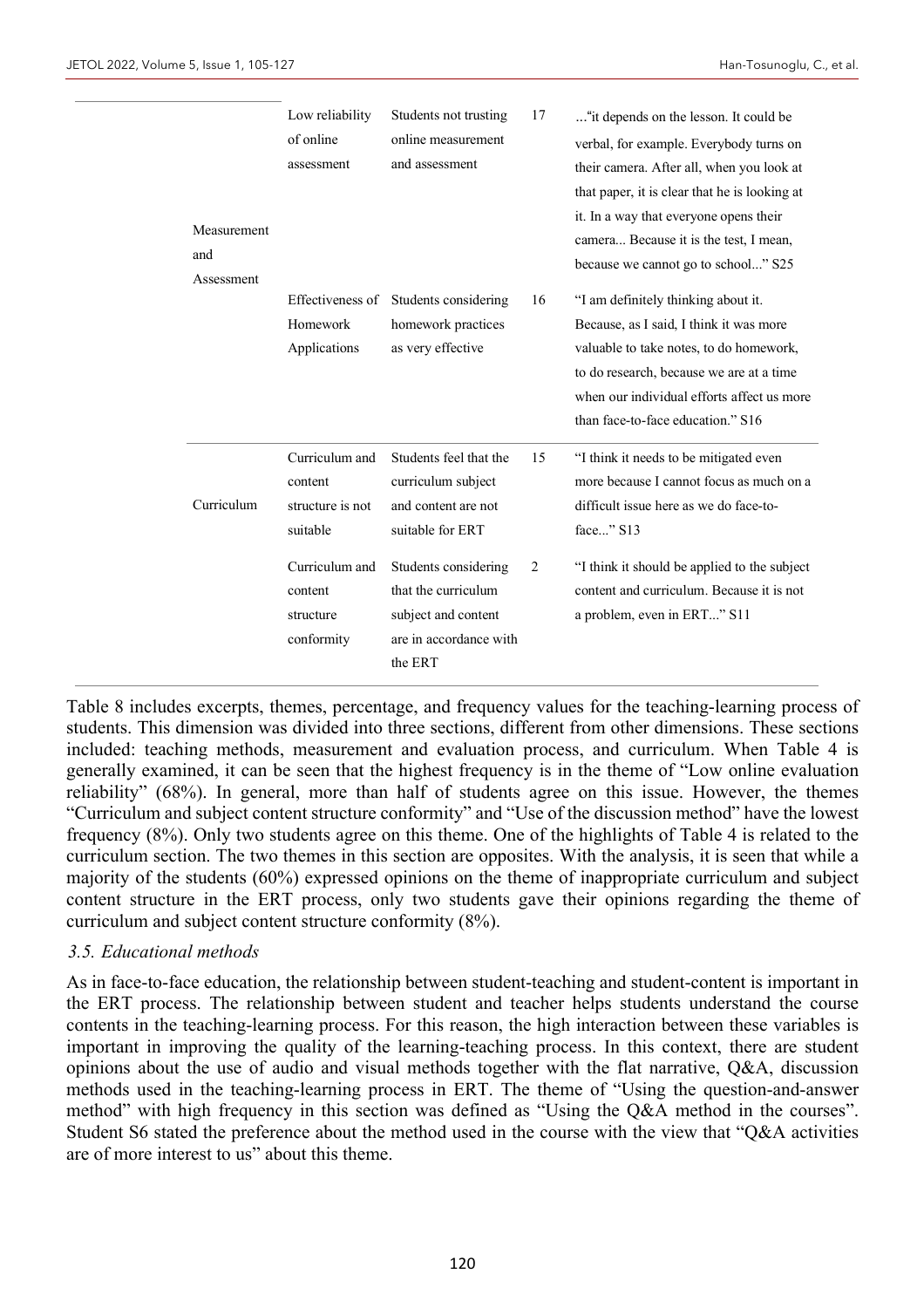## *3.6. Measurement and Evaluation*

In the ERT process, the reduction of face-to-face communication and interaction between individuals has resulted in significant limitations. Especially the disconnections of communication between the students and their teachers, the ineffectiveness of measuring and evaluating are among the important problems. It is also stated that measuring and evaluating is a challenging situation (Hodges & Barbour, 2021). The theme of "Low online assessment reliability" with the highest frequency by analyzing students' opinions is defined as "students' lack of confidence in online measurement and valuation". In this context, student S9 stated as follows:

"Teacher, I do not think testing and writing will work very much in distance education. Commuting to school is different, but in such distance education, students can learn the answer over the phone, and I think other students are being treated unfairly."

With this view, the student emphasizes the problems in the measurement and evaluation process, especially due to the lack of face-to-face communication.

## *3.7. Curriculum*

It has been determined that there are problems in the full implementation of the curriculum in online courses at ERT, and that there are difficulties in learning some courses because they do not allow to practice in ERT (Demir & Kale, 2020). For this reason, it is stated that the curriculum should be converted into an online environment (Mohmmed, Khidhir, Nazeer & Vijayan, 2020).

With the analysis carried out in this context, the theme of the curriculum and subject content structure not being suitable, and the theme of curriculum and subject content structure conformity were obtained together. In addition, the "curriculum and subject content structure conformity theme" is defined as "students thinking that the subject and content of the curriculum are in accordance with the ERT". Regarding this theme, student S18 indicated:

"Yes, I think it should be applied to the same as what we see in face-to-face training, but it is impossible to implement some application-based courses in the process of distance education, we can facilitate this with the help of various materials and the Internet".

The student stated that the curriculum must be applied exactly online and that there is a problem especially in courses that require practice.

## **4. Discussion**

Disruption of education is not limited to pandemics; natural disasters such as earthquakes, wars and internal conflicts can also disrupt the educational process. It is very important to research students' ideas and experiences to have an idea of how we can create a more effective learning environment for students during such disruptions. With what we have learned from the context of COVID-19, we can become more prepared for future situations. In this context, the opinions, and experiences of high school students regarding the ERT process that emerged in line with the COVID-19 pandemic were examined. Accordingly, the opinions and experiences of the students regarding ERT will be discussed under four different dimensions.

The results of the study revealed that students received significant support from their parents, teachers, schools, and peers in adapting to the new learning environments they encountered, unlike school. It is a theme that has been emphasized by all family support participants. This theme, which is not much needed in other forms of distance education, is based on the provision and support of parents to provide and support the appropriate environment for their children to attend classes on a regular basis. According to Durak (2014), there is a high correlation between students' attendance levels and their success scores in the online learning environment. In this case, family support is considered an important variable that determines success in the ERT process. Another important result is that it contributes greatly to the learning processes of the opportunities to quickly access, share and re-watch teaching materials in the learning environment that arises with ERT compared to face-to-face education. According to Alexander, Truell and Zhao (2012),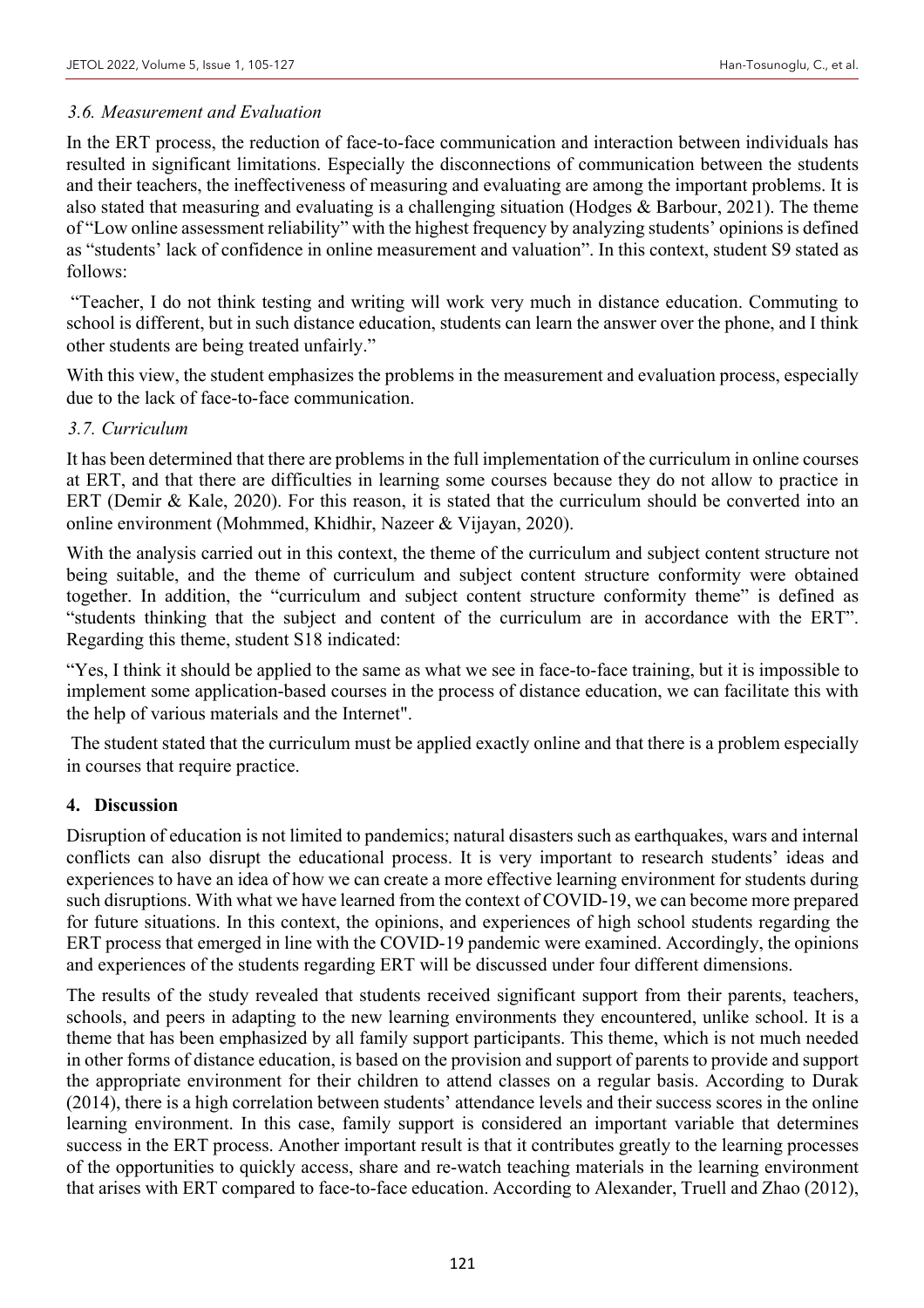students are pleased with the flexibility, convenience and easy-to-reach experiences offered by online education. This convenience offered by my online learning environments can positively affect the academic success of students (Shim & Lee, 2020).

The most negative experiences of students with the highest frequency related to the new learning environment are the decrease in communication and interaction between both their teachers and peers, which negatively affects them. However, students say that educational efficiency decreases during the ERT process compared to face-to-face education. The results of Shim and Lee's (2020) study with university students during the ERT process has shown that students evaluate the "interactioné experience both negatively and positively. Shim and Lee's study has revealed that on the one hand, students do not experience the tension and concerns of the process of asking questions and attending classes in face-to-face classrooms in online lessons during the ERT process and interact easily with their teachers through chat rooms. The results of the same study show the lack of student-teacher interaction as one of the most important negative variables in the ERT process. They show that listening to lessons from video recordings, lack of quick and deep interaction with the teacher in the course process are among downsides of this process. According to Kathleen and Christopher (2020), the most important driving force of the intellectual development of students is their peers in the same class, which disappears in online education. Therefore, measures should be designed to ensure smooth interaction between peers through online tools, and attention should be paid to the development of teachers' ability to manage such interactions.

Technological competence, which is one of the most important components of the new learning environment, appears in both negative and positive themes of the learning environment dimension. 76% of students reveal that they have sufficient materials, especially hardware, but 60% find that the learning process is directly negatively affected when the Internet connection is not efficient (Shim & Lee, 2020). One of the most important determinants of students' academic success in this learning environment that arises with ERT is that they have the necessary tools to access the courses. At the same time, Internet connectivity in the process of online learning is a means of both distributing educational materials and continuing interaction between teachers and students (Trentin, 2007). At this point, access to the necessary educational materials and Internet infrastructure should be taken into consideration in order to ensure that students' academic achievements are not adversely affected by their economic situation in the ERT environments that will come up in the future.

The most obvious experience that students experience in the ERT process is that they develop themselves to take on their own responsibilities in the learning process. Alexander, Truel & Zhao (2012) emphasizes that self-discipline is an important component for success in online learning environments. A significant majority of students have taken steps to identify and address their own learning needs in this process. In a similar study conducted in New Zealand, Yates, Starkey, Egerton and Flueggen (2021) found that high school students struggled to manage their learning processes with the idea that they lacked teacher control and had too much freedom. The difference between the students of these two countries may be due to the structure of the education system and especially the form of the university entrance exam. The central exams prepared by post-high school students in Turkey may have caused them to have higher selfdiscipline.

The negative experiences experienced by the student are quite diverse. Students have shown that their interest in courses decreased significantly during the ERT process. They explain this lack of motivation and interest in the courses from the distraction of online communication tools, the conditions of the home environment, the lack of communication in the online environment. Yates et al. (2021) also revealed that one of the most important challenges in this process is the lack of motivation of the students. One of the most important variables to increase the effectiveness of the ERT process is to support student motivation. For this reason, it is very important to use technology well and provide one-to-one feedback on assignments/tasks given to students (Yates et al., 2021). It is also important to integrate course materials into technology and to use special materials compatible with online education, such as ERT (Ng, 2019).

Students have stated that uncertainties about whether the education they receive during the ERT process is sufficient to prepare them for the university exam and how the exams will take place increase their anxiety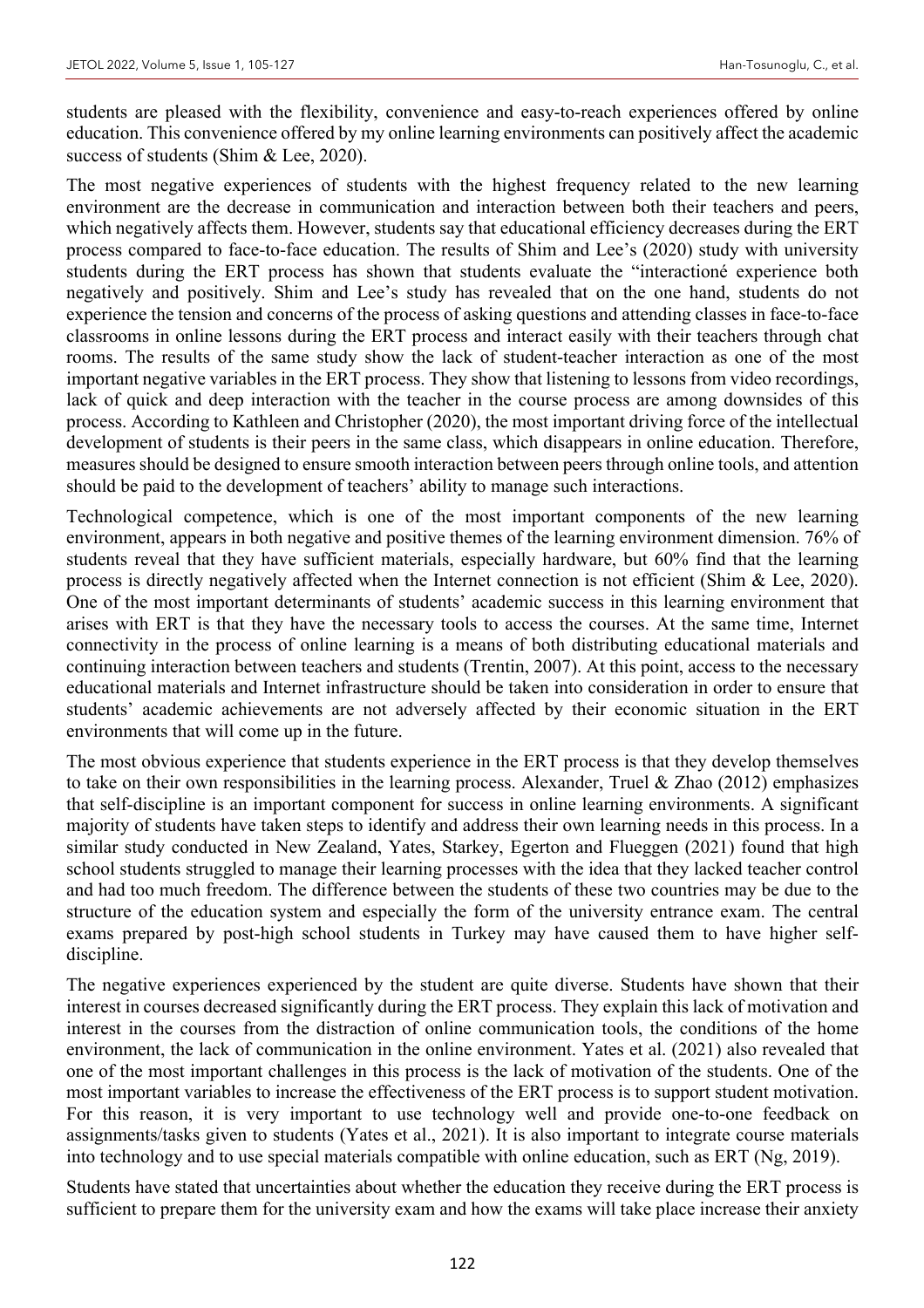levels. Approximately half of the students who participated in the study during the ERT process for about 1.5 years stated that they do not feel belonging to any educational institution, but also feel quite alone due to lack of communication in the home environment. Kathleen and Christopher (2020) found that in the case of ERT, students did not feel like they were involved in a course, as well as their academic achievement in the courses decreased. Therefore, it is necessary to choose the learning teaching approaches and practices suitable for ERT that will make students feel in a classroom and school environment. The most important feature of such approaches should be to ensure the active participation of the student in the course and to make the student feel mentally in the classroom (Schlesselman, 2020; Shim & Lee, 2020).

The most important feature of technology literacy dimension is that most students feel technologically knowledgeable and adequate. Students' proficiency in this dimension is one of the most important components for the ERT process. Because the adequacy of individuals in technological literacy has a decisive role in the effective and successfulness of ERT. Barbour and Reeves (2009) argue that students need to have a high level of digital literacy in order to find and use information about their courses and communicate with others through technological devices. Unlike the results of this study, Baczek et al. (2021) found that approximately 54% of medical students experienced problems with information technology and these problems were more common in students in the early years of higher education. Similarly, Niemi and Kousa (2020) found that during the ERT process, students at a high school in Finland experienced technical problems during their online exam practices. These results may be due to the high experience of students using technological tools due to the digital transformation taking place in schools in Turkey. However, in order for students to adapt quickly to future ERT situations, digital learning environments must be adapted to the normal educational process and different learning experiences must be presented for students to use technology effectively.

The teaching and learning process dimensions consists of the sub-dimensions such as teaching methods, measurement and evaluation, and curriculum. In terms of teaching methods, it is seen that different methods are used from the ERT process, but the "discussion" approach with the highest interaction with the student is preferred quite little. Contrary to teachers' preferences in the ERT process, some studies show that the way of discussion in online learning environments is quite effective (Barnett-Queen, Blair & Merrick, 2005). It is even emphasized that well-managed online discussion environments are more organized and highly motivating by students than in the classroom environment (Yates et al., 2021). This situation shows that one of the most important deficiencies in the ERT process is the lack of communication and interaction.

In the lower dimension of measurement and evaluation, the most emphasized feature about ERT is that the measurement evaluation approaches that take place in this process are not trusted and the students are not subject to an objective evaluation. In online exams, students have concerns about their own proficiency and the distinctiveness of these exams. However, the students stated that homework practices are effective in terms of measurement evaluation in this process and that they better demonstrate their skills in a course with the help of assignments. Means et al. (2014) emphasize that the evaluation and feedback process is a very important variable in determining the effectiveness of online learning environments. In the lower dimension of curriculum, a significant majority of students have demonstrated that an approach that offers new learning experiences such as ERT is difficult to implement with a curriculum prepared for face-to-face education and that it would be more effective to prepare a curriculum specific to this process.

The results of this study give insight into how we can increase the effectiveness of ERT environments that are currently partially ongoing in different parts of the world or are likely to occur later. In general, it shows that students have difficulties in integrating into the new learning environment. Supporting pedagogies can be used to ensure that students be quickly integrated into this process. Supportive pedagogy should include clear guidelines, guidance on time management, empathy, well-managed discussions, different sources of multimedia, fun collaborative activities, unique experiences (Yates et al., 2021). An important first step in supportive pedagogy is to prepare students to be independent and take responsibility for their own learning.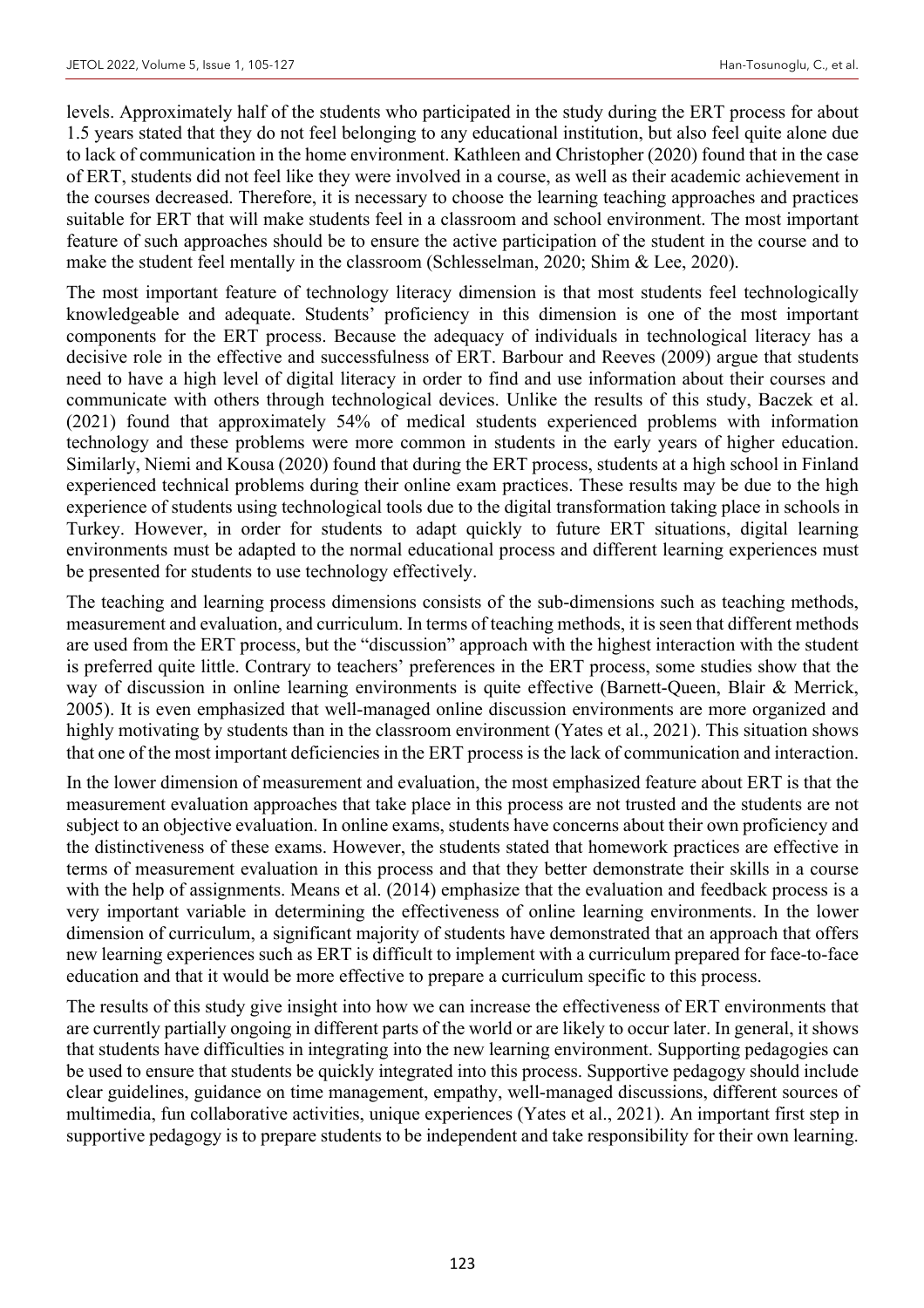#### **5. Conclusions and Implications**

The data on students' perceptions of ERT in this study indicate that students have difficulties adapting to the new educational situation. Especially the lack of peer and student-teacher interaction negatively affects the students' interest and achievement in the lessons. Also, it seems that students did not trust online measurement and assessment methods. In general, students prefer to achieve quality academic progress and maintain their social and emotional wellbeing. In addition, it should be noted that the senior high school students' level of future anxiety increased throughout ERT process, but this situation provides to them take more responsibility for their own learning. Consequently, a more systematic and effectively planned distance learning system should be designed to overcome the negative student experiences associated with ERT presented in this study, and educators should be given the necessary training to master online pedagogy (Bozkurt et al., 2020).

#### **Acknowledgments**

We would like to thank to Ertugrul Ali Yavuz for his generous help in this study.

#### **References**

- Aboagye, E., Yawson, J. A. & Appiah, K. N. (2021). COVID-19 and E-learning: The challenges of students in tertiary institutions. *Social Education Research*, *2*(1), 1-8.
- Alexander, M. W., Truell, A. D.& Zhao, J. J. (2012). Expected advantages and disadvantages of online learning: Perceptions from college students who have not taken online courses. Issues in *Information Systems, 13*(2), 193-200.
- Alvarez Jr, A. V. (2020). The phenomenon of learning at a distance through emergency remote teaching amidst the pandemic crisis. *Asian Journal of Distance Education, 15*(1), 144-153.
- Bączek, M., Zagańczyk-Bączek, M., Szpringer, M., Jaroszyński, A., & Wożakowska-Kapłon, B. (2021). Students' perception of online learning during the COVID-19 pandemic: a survey study of Polish medical students. *Medicine, 100*(7), e24821.
- Bakioğlu, B. & Çevik, M. (2020). COVID-19 Pandemisi Sürecinde Fen Bilimleri Öğretmenlerinin Uzaktan Eğitime İlişkin Görüşleri. *Electronic Turkish Studies, 15*(4), 109-129.
- Barker, B. S. (2002). Barker BS. (2002). *A comparison research model for adult distributed training*. Unpublished doctoral dissertation, University of Nebraska, Lincoln.
- Barnett-Queen, T., Blair, R., & Merrick, M. (2005). Student perspectives of online discussions: Strengths and weaknesses. *Journal of Technology in Human Services, 23*(3–4), 229–244.
- Barbour, M. K., & Reeves, T. C. (2009). The reality of virtual schools: A review of the literature. *Computers & Education, 52*(2), 402–416.
- Bozkurt, A. (2020). Koronavirüs (Covid-19) pandemi süreci ve pandemi sonrası dünyada eğitime yönelik değerlendirmeler: Yeni normal ve yeni eğitim paradigması. *Açıköğretim Uygulamaları ve Araştırmaları Dergisi, 6*(3), 112-142.
- Bozkurt, A., & Sharma, R. C. (2020). Emergency remote teaching in a time of global crisis due to CoronaVirus pandemic. *Asian Journal of Distance Education, 15*(1), 1-6.
- Brereton, P. (2021). Emergency remote training: guiding and supporting teachers in preparation for emergency remote teaching. *Language Research Bulletin (International Christian University, Tokyo), 35*, 1–13.
- Briggs, C. L. (1986). *Learning how to ask: A sociolinguistic appraisal of the role of the interview in social science research (No. 1).* Cambridge university press.
- Can, E. (2020). Coronavirüs (Covid-19) pandemisi ve pedagojik yansımaları: Türkiye'de açık ve uzaktan eğitim uygulamaları. *Açıköğretim Uygulamaları ve Araştırmaları Dergisi, 6*(2), 11-53.
- Çalık, E. Ö. & Altay, I. F. (2021). Analysis of English lesson broadcasts during emergency remote teaching from pedagogical, instructional and technical aspects. *International Journal of Education, Technology and Science, 1*(2), 71-87.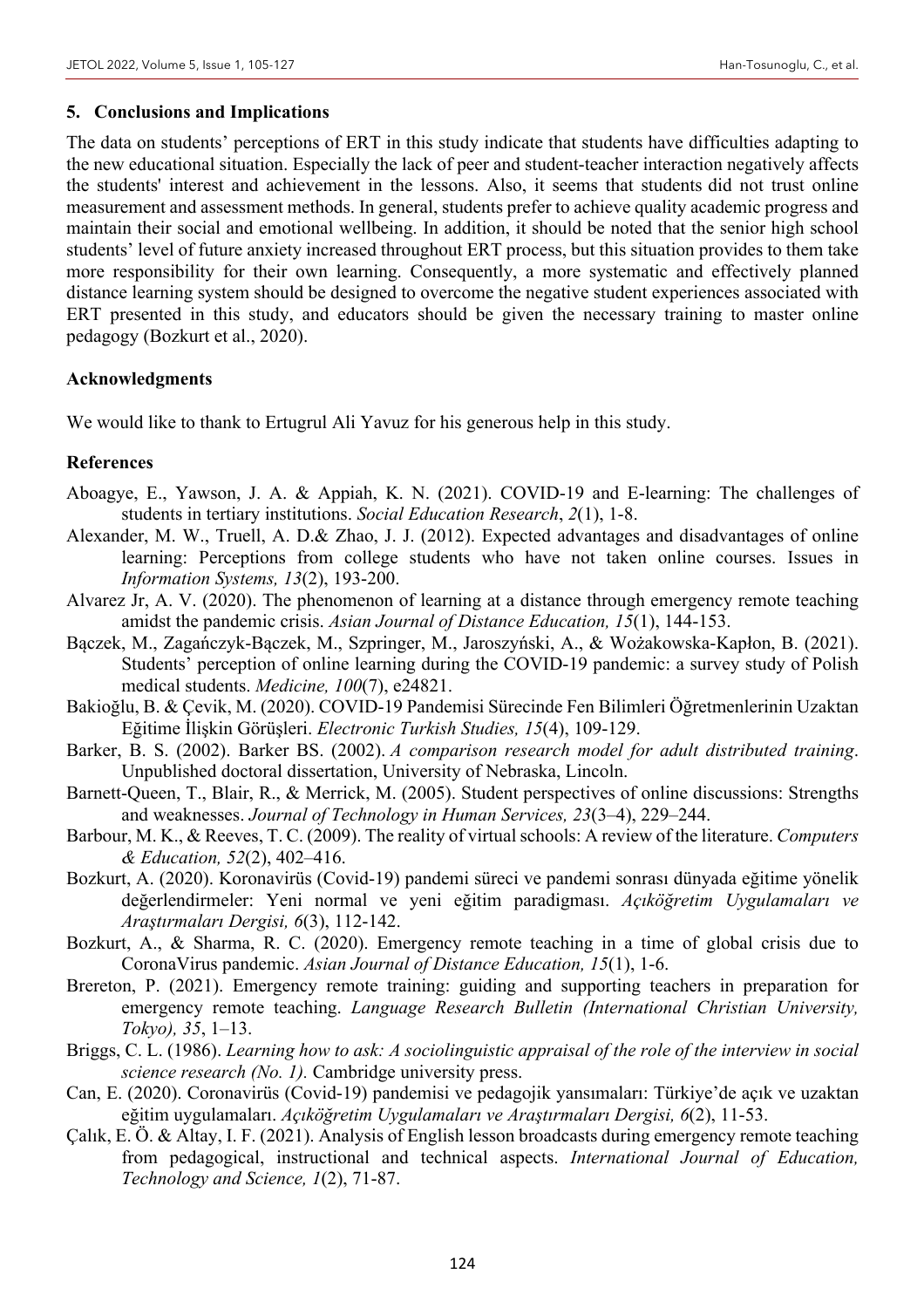- Demir, S. & Kale M. (2020). Öğretmen görüşlerine göre, Covid-19 küresel salgını döneminde gerçekleştirilen uzaktan eğitim sürecinin değerlendirilmesi. *Turkish Studies, 15*(8), 3445-3470.
- Dumford, A. D. & Miller, A. L. (2018). Online learning in higher education: exploring advantages and disadvantages for engagement. *Journal of Computing in Higher Education, 30*(3), 452-465.
- Durak, G. (2014). The effects of a distance education programming language course on student performance. *Journal of Theory and Practice in Education, 10*(1), 202–219.
- Er-Türküresin, H. (2020). Covid-19 pandemi döneminde yürütülen uzaktan eğitim uygulamalarının öğretmen adaylarının görüşleri bağlamında incelenmesi. *Milli Eğitim Dergisi, 49*(1), 597-618.
- Gilbert, S. (1999). *How to be a successful online student*. McGraw-Hill.
- Glaser, B. G. (1965). *The constant comparative method of qualitative analysis*. Social
- Hammond, T., Watson, K., Brumbelow, K., Fields, S., Shryock, K., Chamberland, J., Barroso, L., de Miranda, M., Johnson, M., Alexander, G., Childs, M. D., Ray, S., White, L., Cherian, J., Dunn, A., & Herbert, B. (2020). *A survey to measure the effects of forced transition to 100% online learning on community sharing, feelings of social ısolation, equity, resilience, and learning content during the COVID-19 pandemic.* Available electronically from http://hdl.handle.net/1969.1/187835.
- Harris-Packer, J. D. & Ségol, G. (2015). An empirical evaluation of distance learning's effectiveness in the K–12 setting. *American Journal of Distance Education, 29*(1), 4-17.
- Hodges, C. B., & Barbour, M. K. (2021). Assessing learning during emergency remote education. *Italian Journal of Educational Technology, 29*(2), 85-98.
- Hodges, C., Moore, S., Lockee, B., Trust, T., & Bond, A. (2020, March 27*). The difference between emergency remote teaching and online learning.* Educause Review. https://er.educause.edu/articles/2020/3/the-difference-between-emergency-remoteteaching-andonline-learning
- Huang, M., Shi, Y. & Yang, X. (2021). Emergency remote teaching of English as a foreign language during COVID-19: Perspectives from a university in China. *International Journal of Educational Research and Innovation, 15,* 400-418.
- Kaiper‐Marquez, A., Wolfe, E., Clymer, C., Lee, J., McLean, E. G., Prins, E., Stickel, T. (2020). On the fly: Adapting quickly to emergency remote instruction in a family literacy programme. *International Review of Education, 66*(5), 691–713.
- Kathleen, A. J., & Christopher, F. B. (2020). Students' responses to emergency remote online teaching reveal critical factors for all teaching. *Journal of Chemical Education, 97*(9), 2472-2485.
- Khlaif, Z. N. & Salha, S. (2020). The unanticipated educational challenges of developing countries in Covid-19 crisis: A brief report. *Interdisciplinary Journal of Virtual Learning in Medical Sciences, 11*(2), 130-134.
- Khlaif, Z. N., Salha, S. & Kouraichi, B. (2021). Emergency remote learning during COVID-19 crisis: Students' engagement. *Education and Information Technologies*, *26*, 7033-7055.
- Kong, J.E., Lee, D. (2021). A study on middle school students' perceptions on remote english learning during COVID-19. *Journal of English Teaching through Movies and Media, 22*(2), 41-57.
- Means, B., Bakia, M. & Murphy, R. (2014). *Learning online: What research tells us about whether, when and how*. Routledge.
- Meyer, J. D. & Barefield, A. C. (2010). Infrastructure and administrative support for online programs. *Online Journal of Distance Learning Administration, 13*(3), Retrieved from http:// www.westga.edu/~distance/ojdla/Fall133/index.php.
- Mohmmed, A. O., Khidhir, B. A., Nazeer, A., & Vijayan, V. J. (2020). Emergency remote teaching during Coronavirus pandemic: the current trend and future directive at Middle East College Oman. *Innovative Infrastructure Solutions, 5*(3), 1-11.
- Ng, C. (2019). Shifting the focus from motivated learners to motivating distributed environments: A review of 40 years of published motivation research in Distance Education. *Distance Education. 40*(4), 469–496.
- Ng, W. & Nicholas, H. (2010). A progressive pedagogy for online learning with high-ability secondary school students: A case study. *Gifted Child Quarterly, 54*(3), 239-251.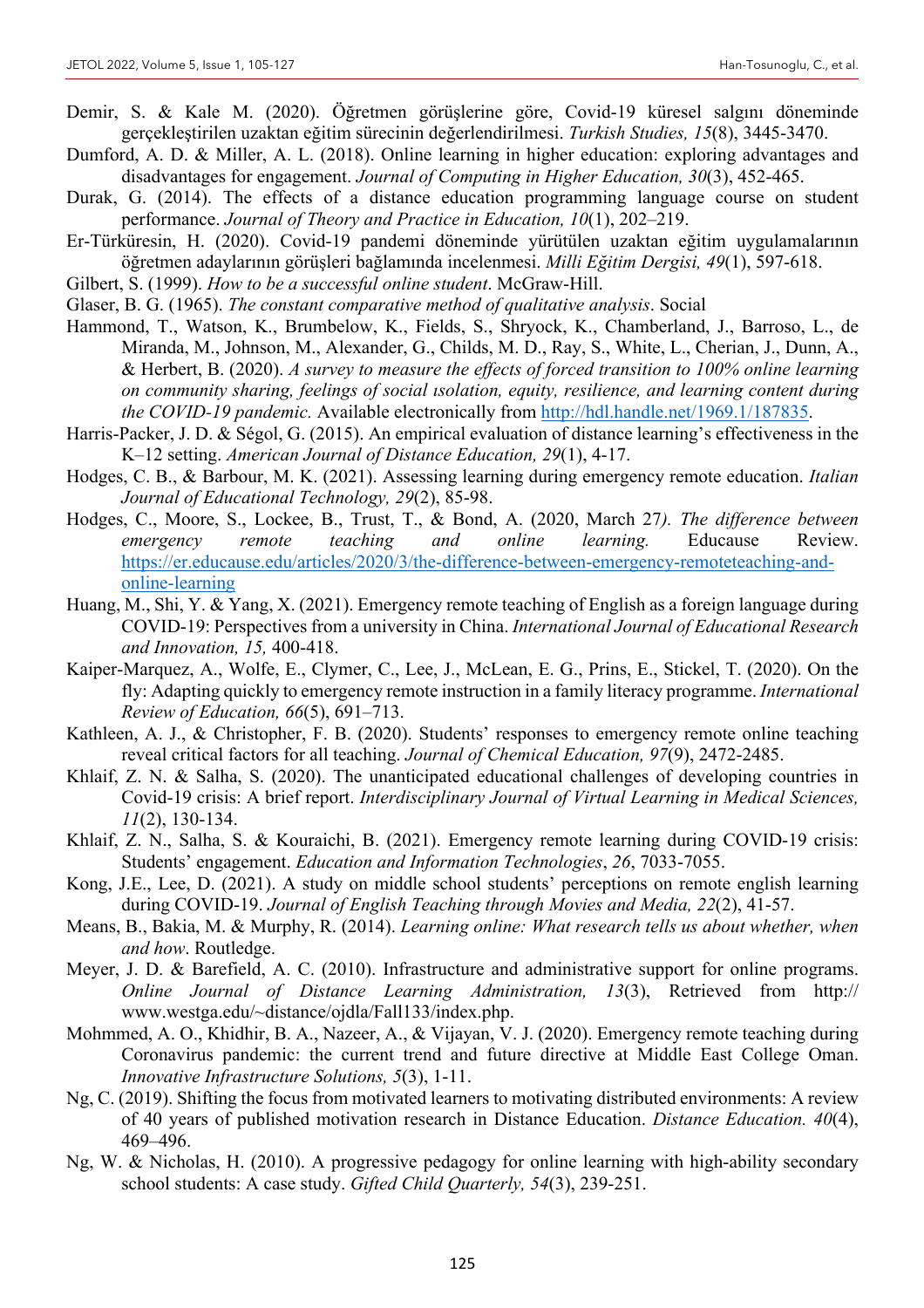- Niemi, H. M., & Kousa, P. (2020). A case study of students' and teachers' perceptions in a Finnish high school during the COVID pandemic. *International Journal of Technology in Education and Science, 4*(4), 352-369*.*
- Patton, M. Q. (1987). *How to use qualitative methods in evaluation*. Sage.
- Patton, M.Q. (2002). *Qualitative research and evaluation methods (3rd Ed.).* Sage.
- Reiss, M. J. (2020). Science Education in the Light of COVID-19. *Science & Education*, *29*(4), 1079-1092.
- Robinson, H. A., Al-Freih, M. & Kilgore, W. (2020). Designing with care: Towards a care- centered model for online learning design. *The International Journal of Information and Learning Technology, 37*(3), 99-108.
- Schlesselman, L. S. (2020). Perspective from a teaching and learning center during emergency remote teaching. *American Journal of Pharmaceutical Education. 84*(9), 11–29.
- Shamir-Inbal, T. & Blau, I. (2021). Facilitating emergency remote K-12 teaching in computing-enhanced virtual learning environments during COVID-19 pandemic-blessing or course?. *Journal of Educational Computing Research*, *59*(7) 1243–1271.
- Shim, T. E. & Lee, S. Y. (2020). College students' experience of emergency remote teaching due to COVID-19. *Children and youth services review*, *119*, Article 105578.
- Shin, M., & Hickey, K. (2021). Needs a little TLC: Examining college students' emergency remote teaching and learning experiences during COVID-19. *Journal of Further and Higher Education, 45*(7), 973- 986.
- Shrivastav, T. (2020). Emergency remote teaching in the times of CORONA pandemic. In S. Dhar, R. Shinde, S. Jain, N. Solomon (Ed.). *Teaching and Learning Language and Literature in the Digital Era: Opportunities and Challenges* (pp. 109-112*)*. Excellent Publishing House.
- Sosa Díaz, M. J. (2021). Emergency Remote Education, Family Support and the Digital Divide in the Context of the COVID-19 Lockdown. *International Journal of Environmental Research and Public Health*, *18,* 7956.
- Trentin, G. (2007). Pedagogical sustainability of network-based distance education in university teaching. In E. P. Bailey (Ed.). *Focus on distance education developments* (pp. 79–106). Nova Science Publishers Inc.
- Uçar, H. & Kumtepe, A. T. (2016). Uzaktan eğitimde ARCS-V motivasyon tasarımı modelinin kullanımı. *Açıköğretim Uygulamaları ve Araştırmaları Dergisi, 2*(4), 37-54.
- UNESCO (2020a). COVID-19 education response. https://en.unesco.org/covid19/educationresponse/globalcoalition
- Wang, D. & East, M. (2020). Constructing an emergency Chinese curriculum during the pandemic: A New Zealand experience. *International Journal of Chinese Language Teaching*, *1*(1), 1-19.
- Wegerif, R. (1998). The social dimension of asynchronous learning networks. *Journal of Asynchronous Learning Networks, 2*(1), 34-49.